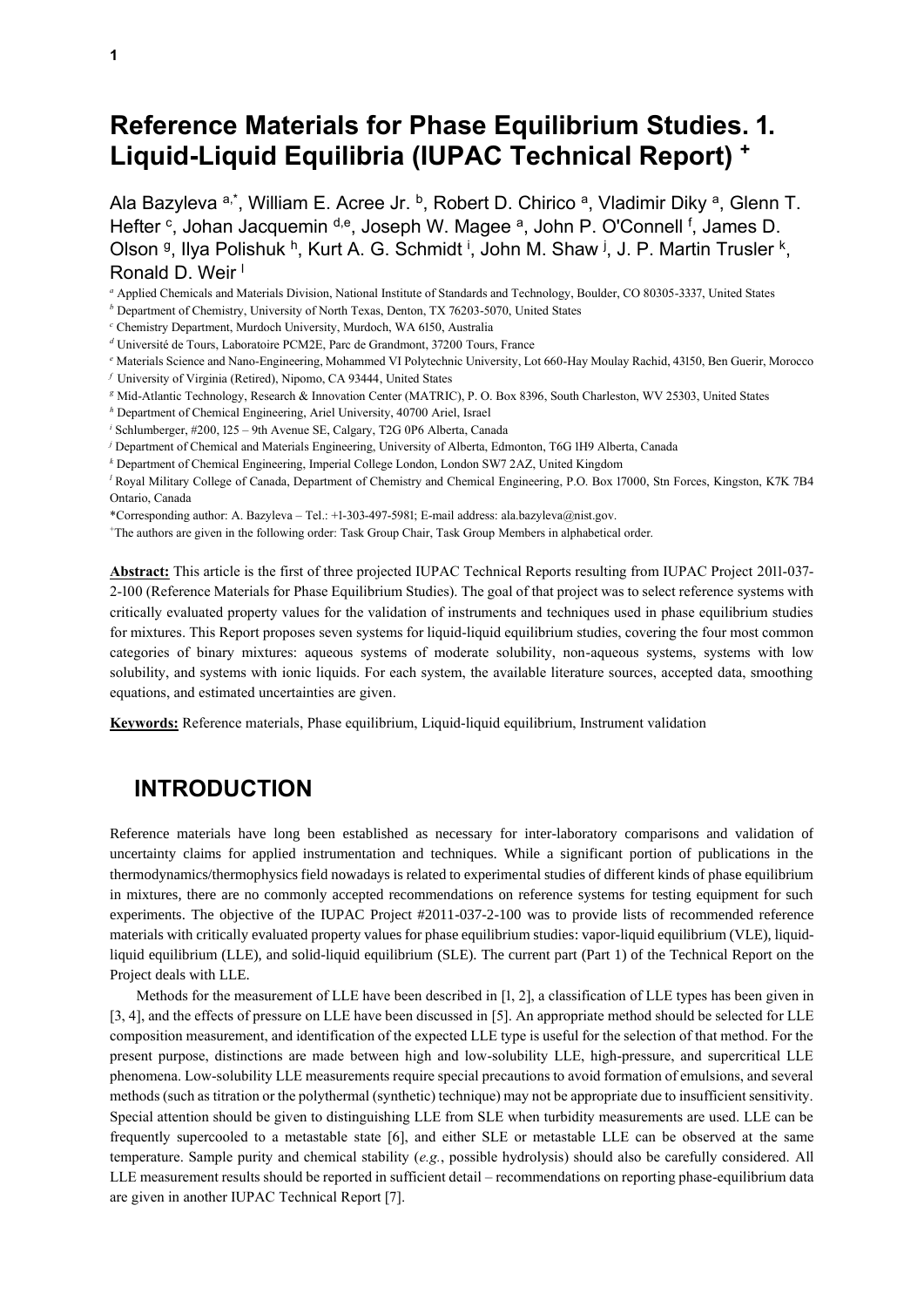The present recommendations cover high and moderately low-solubility LLE. Suggestions on test systems for validation of LLE measurements have been given in [1]. The mixtures mentioned in [1] are reconsidered here along with a few other systems that were selected after examining the data available in the NIST/TRC SOURCE database [8]. Candidate mixtures were initially selected on the amount of LLE data available. Within each category of LLE (aqueous, non-aqueous, low-solubility, ionic liquids), the mixtures were then ranked by the consistency of the data from independent sources, chemical stability, low toxicity, availability, and low cost, as well as the existence of previous evaluations such as [1] or recommendations in the Solubility Data Series (SDS) [9]. Availability was considered either as existence of commercial samples with purity sufficient for conducting LLE experiments or as the existence of simple purification methods, which can be used for getting the desired purity for the selected compounds. Readers are referred to [10] for typical purification methods applied to many organic liquids.

As a result of the above selection process, seven systems forming LLE have been chosen. All LLE data discussed here are for binary mixtures either at 0.1 MPa or pressures close to vapor saturation, whichever is greater (the current report does not cover high-pressure/supercritical LLE measurements). Literature sources, accepted solubility data, smoothing equations, and uncertainty analysis are given for each mixture listed below. A description of the uncertainty assessment procedure used for the studied systems is detailed for the first mixture, aniline + water. While measured LLE compositions are the basis of the present recommendations and direct comparison with those values is an option, smoothing equations have been included in the present Report to support method validations at any point within the experimental conditions covered for the proposed systems. In addition, an Appendix with reverse calculations of LLE temperatures at specified compositions is also provided, including the temperature uncertainty assessment, to facilitate the use of the smoothing equations in the vicinity of the critical solution temperatures.

The possibility of additional validation of the selected LLE data by checking their consistency with other properties has also been explored. That checking was done by modeling low-pressure LLE with activity-coefficient (AC) models and high-pressure LLE using SAFT (Statistical Associating Fluid Theory) equations of state. Unfortunately, present models can provide only qualitative corroboration of LLE data. An AC model either has a constrained behavior defined by the mathematical model with only 2 or 3 adjustable parameters at a given temperature or is a series that slowly converges to the actual mixture properties. High-pressure behavior is more complex, and accurate modeling is more difficult. The models are shown in different parts of Supplement 1. Other consistency checks (*e.g.*, presented in reference [11]) have not been applied in this work because they would not be superior to the above checks as they could not be implemented in a model-free manner.

## **CATEGORY 1: AQUEOUS SYSTEMS OF MODERATE SOLUBILITY**

The best aqueous systems for the development of reference materials for the quantification of LLE with moderate mutual solubility (showing consolute behavior below the liquid-gas critical temperature) were found to be the following: aniline + water, phenol + water, and nitromethane + water. Consistent LLE data for these systems have been reported in multiple independent sources, and the few outliers can be easily identified and rejected. The LLE data for all three mixtures have been analyzed in the SDS, and smoothing equations have been proposed. We have verified the fit of the SDS equations, analyzed the data published after the SDS assessments, and attempted to validate the LLE data using AC models involving other-property data for these mixtures.

#### **Aniline (benzenamine) + water system**

This system belongs to type II [12]. The solubilities for this system have been compiled and critically evaluated in SDS-96-3 [13] (hereafter, abbreviation SDS-X-Y defines "Solubility Data Series, Volume X, Part Y"; if Volume X does not have separate parts, its abbreviation is contracted to SDS-X). The literature sources associated with the LLE data for this system are listed in Supplement 1A. Two additional sources [14, 15] have appeared since that SDS publication, and one publication [16] was not included in the SDS-96-3 evaluation. These additional data are in fair agreement with the earlier work, except for the solubility of aniline in water from [15], which looks erroneous (Figure 1) and, hence, was rejected. An additional validation has been done with an NRTL equation that shows fair agreement with other available data such as VLE pressures and activity coefficients (Supplement 1B).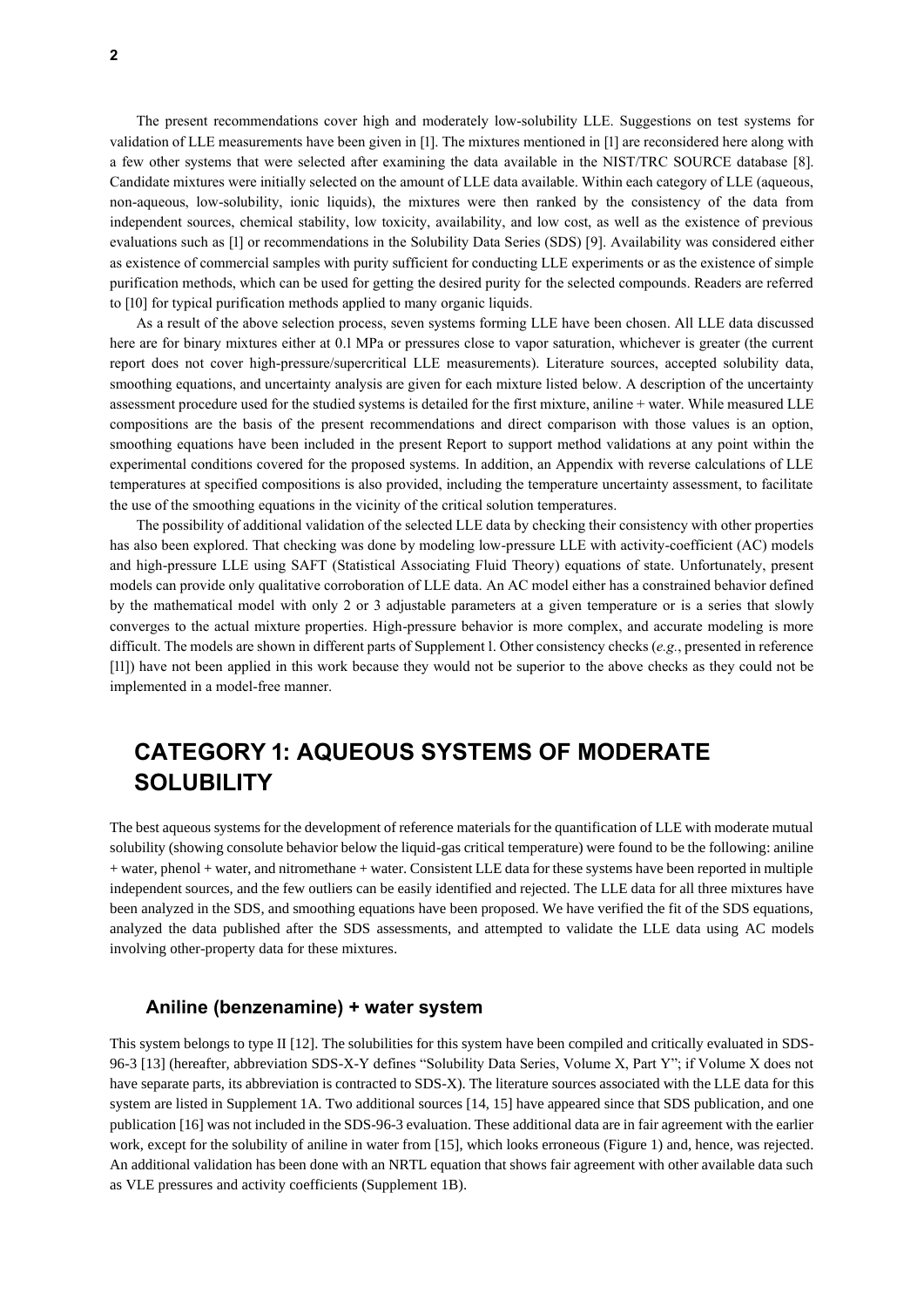The equations recommended in the SDS-96-3 evaluation for smoothing LLE data for aniline + water (Equations (1) and (2) in reference [13]) have been adopted in this work. For the solubility of aniline (1) in water (2):

$$
\ln x_1 = \ln x_c + a_1 (T_c/T - 1) + a_2 (1 - T/T_c)^{1/3} + a_3 (1 - T/T_c),\tag{1}
$$

Where  $x_1$  is mole fraction of aniline;  $x_c$  is mole fraction of aniline at the upper consolute point; *T* is temperature in K;  $T_c$ is the upper consolute temperature in K;  $a_1$ ,  $a_2$ , and  $a_3$  are empirical parameters; and for the solubility of water (2) in aniline (1):

$$
\ln x_2 = \ln(1 - x_c) + b_1 (T_c/T - 1) + b_2 (1 - T/T_c)^{1/3} + b_3 (1 - T/T_c),\tag{2}
$$

Where  $x_2$  is mole fraction of water;  $x_c$ , *T*, and  $T_c$  have already been defined for Equation (1);  $b_1$ ,  $b_2$ , and  $b_3$  are empirical parameters.

The parameters for Equations (1) and (2) taken from SDS-96-3 are listed in Table 1. The smoothed LLE solubility values with the corresponding confidence intervals are given in Table 2.



**Fig. 1:** Experimental mole-fraction LLE data (symbols) for aniline (1) + water (2) in a composition-stretched representation [17] *vs.* the SDS equation (line) [13]. The rejected solubilities of aniline in water from [15] are shown as red triangles. The points, which are designated as doubtful in the SDS-96-3 evaluation, are not shown in the figure.

**Tab. 1:** Parameters for Equations (1) and (2) for aniline (1) + water (2) with the lower (*T*min) temperature limit of the equations' validity

| $\mathbf{x}_{c}$ | $T_{\rm c}$ /K | a <sub>1</sub> | a <sub>2</sub> | a <sub>3</sub> | D.   | b <sub>2</sub> | $D_3$   | $T_{min}/K$ |
|------------------|----------------|----------------|----------------|----------------|------|----------------|---------|-------------|
| 0.160            | 439.0          | 2.40           | $-4.003$       | $-4.63$        | 2.08 | $-0.573$       | $-6.01$ | 280.0       |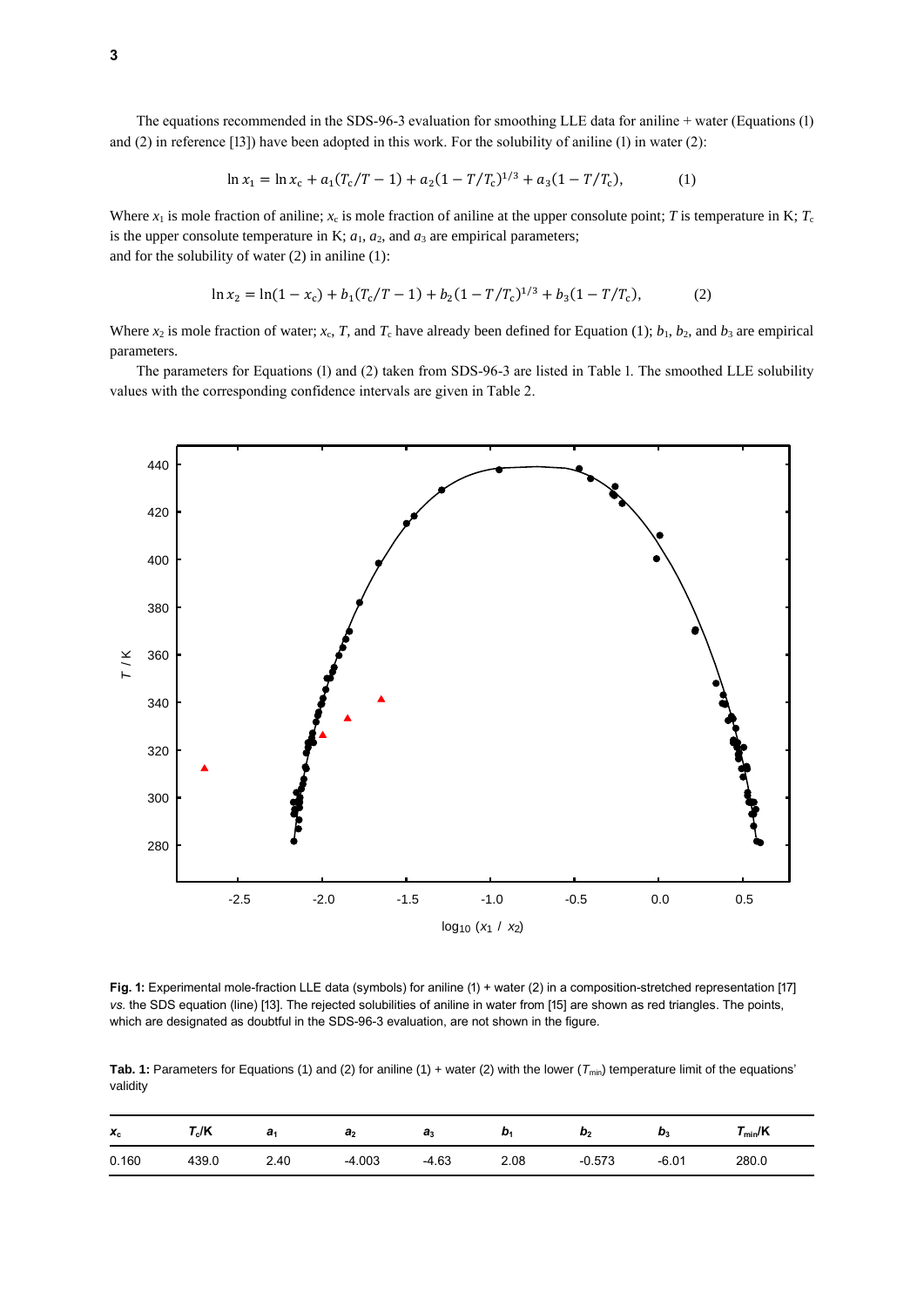| T/K                                 | $x_{1}$ | $X_1$ – | $x_{1+}$ |
|-------------------------------------|---------|---------|----------|
| Liquid phase 1 (water-rich phase)   |         |         |          |
| 280.00                              | 0.00674 | 0.00639 | 0.00711  |
| 290.00                              | 0.00699 | 0.00668 | 0.00732  |
| 300.00                              | 0.00734 | 0.00705 | 0.00763  |
| 310.00                              | 0.00778 | 0.00751 | 0.00806  |
| 320.00                              | 0.00835 | 0.00807 | 0.00863  |
| 330.00                              | 0.00905 | 0.00874 | 0.00936  |
| 340.00                              | 0.00991 | 0.00954 | 0.01028  |
| 350.00                              | 0.0110  | 0.0105  | 0.0114   |
| 360.00                              | 0.0123  | 0.0117  | 0.0129   |
| 370.00                              | 0.0139  | 0.0132  | 0.0148   |
| 380.00                              | 0.0160  | 0.0150  | 0.0171   |
| 390.00                              | 0.0188  | 0.0174  | 0.0202   |
| 400.00                              | 0.0225  | 0.0207  | 0.0244   |
| 410.00                              | 0.0277  | 0.0253  | 0.0303   |
| 420.00                              | 0.0358  | 0.0324  | 0.0395   |
| 430.00                              | 0.0512  | 0.0460  | 0.0569   |
| Liquid phase 2 (aniline-rich phase) |         |         |          |
| 430.00                              | 0.337   | 0.319   | 0.355    |
| 420.00                              | 0.418   | 0.400   | 0.437    |
| 410.00                              | 0.481   | 0.464   | 0.498    |
| 400.00                              | 0.533   | 0.518   | 0.548    |
| 390.00                              | 0.577   | 0.563   | 0.590    |
| 380.00                              | 0.614   | 0.603   | 0.626    |
| 370.00                              | 0.647   | 0.637   | 0.656    |
| 360.00                              | 0.675   | 0.666   | 0.683    |
| 350.00                              | 0.699   | 0.692   | 0.706    |
| 340.00                              | 0.720   | 0.714   | 0.726    |
| 330.00                              | 0.738   | 0.732   | 0.744    |
| 320.00                              | 0.754   | 0.748   | 0.759    |
| 310.00                              | 0.767   | 0.761   | 0.772    |
| 300.00                              | 0.778   | 0.772   | 0.784    |
| 290.00                              | 0.787   | 0.780   | 0.793    |
| 280.00                              | 0.794   | 0.786   | 0.801    |

**Tab. 2:** Smoothed mole fractions of aniline (*x*1) in aniline + water mixture for LLE calculated with Equations (1) and (2) using the parameters given in Table 1 *<sup>a</sup>*

 $\overline{a}$  The estimated expanded uncertainties at the 0.95 level of confidence ( $k = 2$ ) for mole fractions have been calculated with the equations given in Table S2 derived as described in Supplement 1C. Since the uncertainties are asymmetric, the upper and lower bounds of the confidence interval  $(x_{1-}$  and  $x_{1+}$ ) are provided in separate columns.

#### **Phenol + water system**

This mixture belongs to type II [12] and has been compiled and critically evaluated in SDS-91-1 [18]. The literature sources associated with the LLE data for this system are listed in Supplement 1D, including additional sources that were not cited in the SDS-91-1 evaluation or were published after that evaluation. Those additional data are in fair agreement with the earlier publications and evaluation (Figure 2). Most of the deviant data on phenol solubility in water originate from one source [19], were reported in graphical form only, and have been denoted as doubtful in [18]. An additional validation has been attempted with an NRTL equation that shows a fair agreement with other available property data such as SLE (Supplement 1E), though SLE data are to some extent ambiguous. The source reporting doubtful LLE data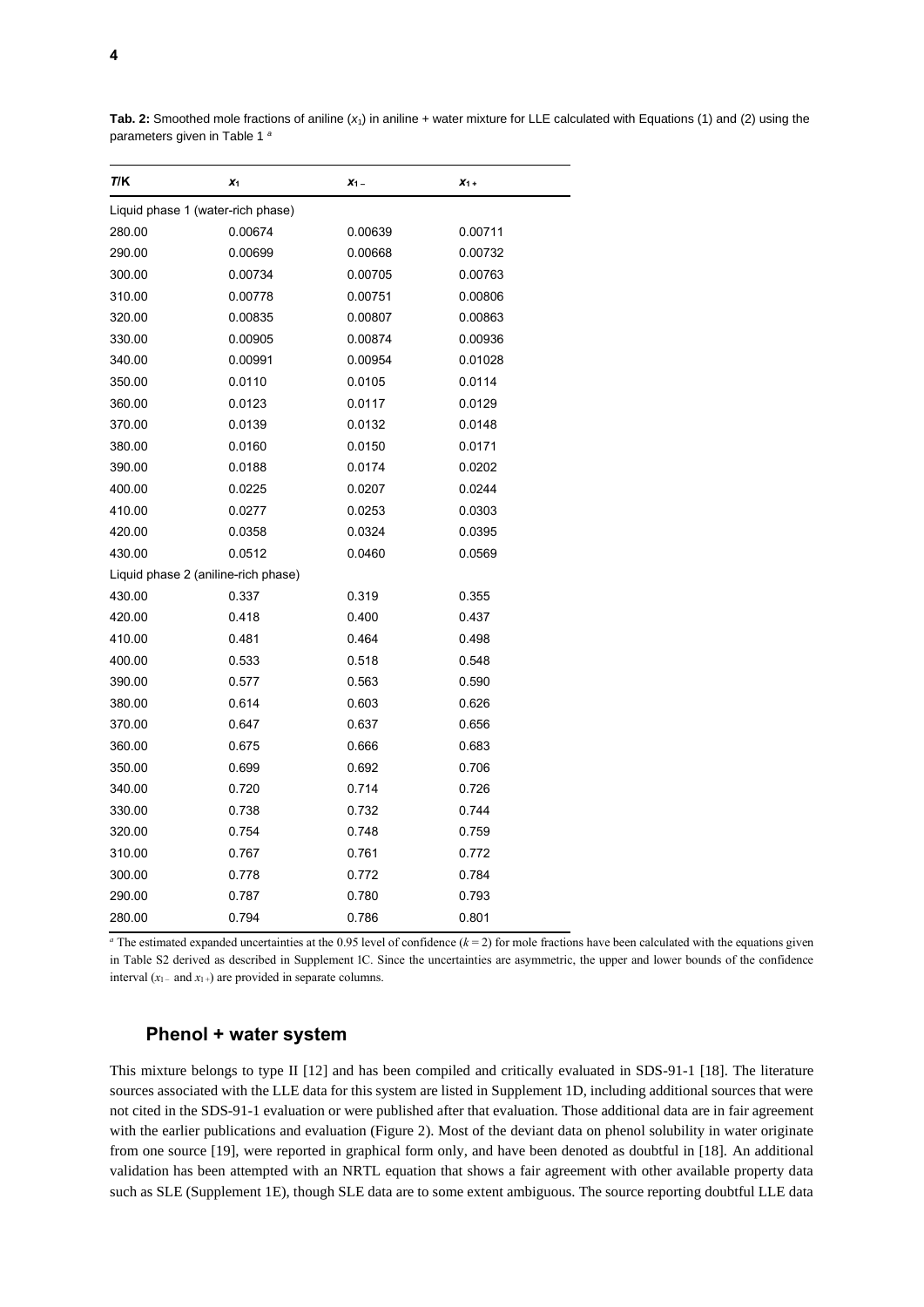[19] also deviates from the SLE data sources. Formation of an inter-component compound  $2C_6H_5OH-H_2O$  has been claimed in several reports summarized in [20] and is consistent with SLE data from [21]. Thus, LLE at *T* < 289 K may be supercooled and such data should be used with caution.

The equations recommended in the SDS-91-1 evaluation for smoothing LLE data for phenol + water (Equations (8) and (9) in reference [18]) have been adopted in this work: Equation (1) for the mole-fraction solubility of phenol in water and Equation (2) for the mole-fraction solubility of water in phenol with the parameters listed in Table 3. The smoothed LLE solubilities with the corresponding confidence intervals are given in Table 4.



**Fig. 2:** Experimental mole-fraction LLE data (symbols) for phenol (1) + water (2) in a composition-stretched representation [17] compared with the SDS equation (line) [18]. The data from [19] are shown as red triangles (the data points for  $log_{10}(x_1 / x_2) < -1.3$ , *i.e.*, for  $x_1$  < 0.05, from that source were not considered reliable in [18]).

**Tab. 3:** Parameters for Equations (1) and (2) for phenol (1) + water (2) with the lower ( $T_{min}$ ) temperature limit of the equations' validity

| $x_c$ | $\mathsf{\Gamma}_{\mathrm{c}}$ /K | a.    | a <sub>2</sub> | $a_3$    | D.   | $\boldsymbol{\omega}_2$ | D,       | $r_{\text{min}}$ /K |
|-------|-----------------------------------|-------|----------------|----------|------|-------------------------|----------|---------------------|
| 0.104 | 339.3                             | 4.706 | $-4.048$       | $-3.756$ | .283 | $-0.290$                | $-2.515$ | 273.15              |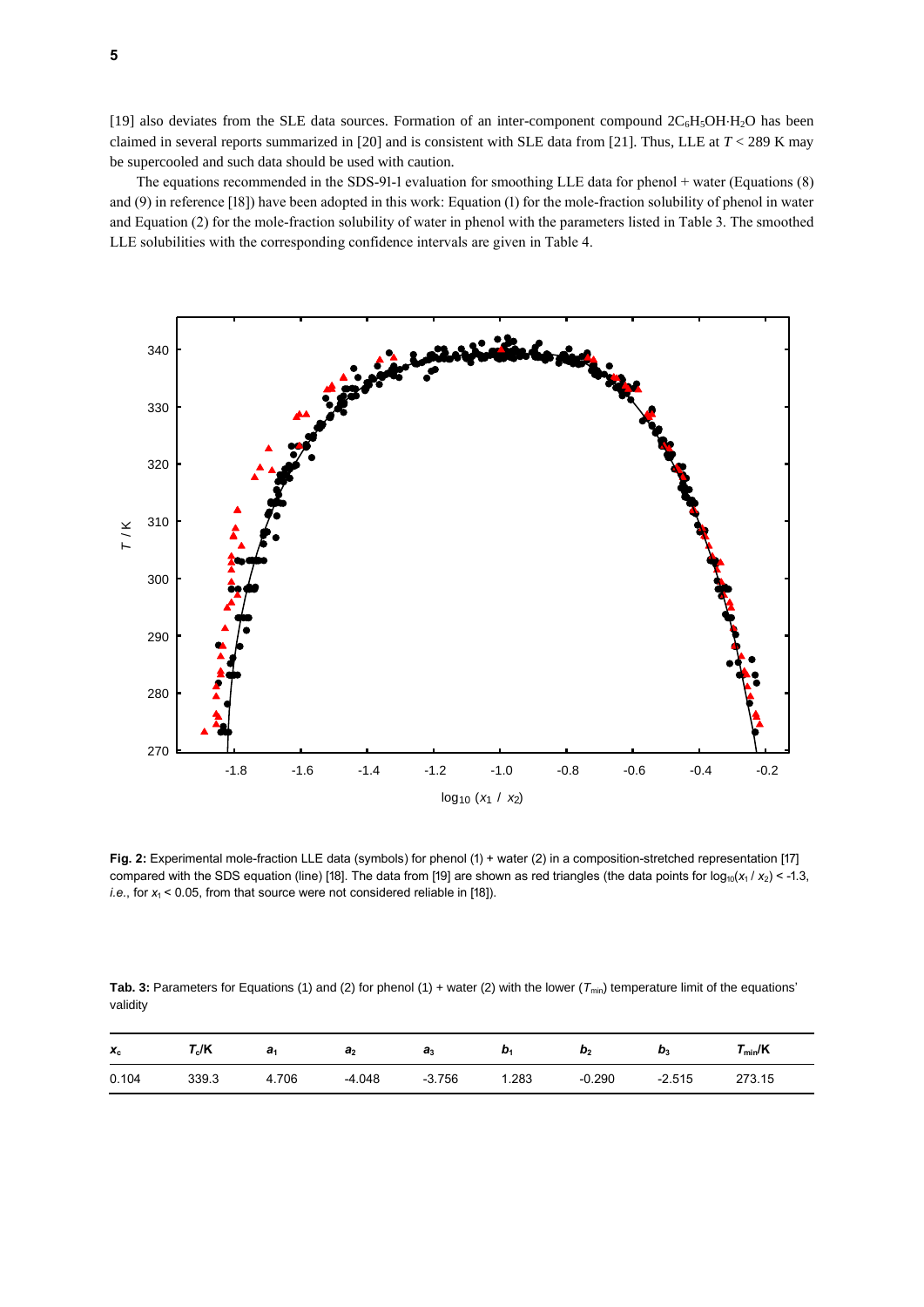| $x_1$                              | $X_1$  | $x_1$  |
|------------------------------------|--------|--------|
| Liquid phase 1 (water-rich phase)  |        |        |
| 0.0149                             | 0.0140 | 0.0159 |
| 0.0152                             | 0.0144 | 0.0160 |
| 0.0155                             | 0.0148 | 0.0162 |
| 0.0160                             | 0.0154 | 0.0166 |
| 0.0166                             | 0.0160 | 0.0171 |
| 0.0173                             | 0.0169 | 0.0178 |
| 0.0183                             | 0.0179 | 0.0188 |
| 0.0196                             | 0.0192 | 0.0200 |
| 0.0213                             | 0.0208 | 0.0218 |
| 0.0235                             | 0.0229 | 0.0242 |
| 0.0267                             | 0.0259 | 0.0276 |
| 0.0316                             | 0.0304 | 0.0328 |
| 0.0410                             | 0.0392 | 0.0428 |
| Liquid phase 2 (phenol-rich phase) |        |        |
| 0.175                              | 0.173  | 0.178  |
| 0.205                              | 0.203  | 0.208  |
| 0.229                              | 0.227  | 0.231  |
| 0.250                              | 0.248  | 0.251  |
| 0.268                              | 0.266  | 0.269  |
| 0.284                              | 0.282  | 0.286  |
| 0.299                              | 0.297  | 0.301  |
| 0.312                              | 0.310  | 0.315  |
| 0.325                              | 0.322  | 0.328  |
| 0.336                              | 0.333  | 0.339  |
| 0.346                              | 0.342  | 0.350  |
| 0.356                              | 0.351  | 0.360  |
| 0.367                              | 0.362  | 0.373  |
|                                    |        |        |

**Tab. 4:** Smoothed mole fractions of phenol (*x*1) in phenol + water for LLE calculated with Equations (1) and (2) using the parameters given in Table 3 *<sup>a</sup>*

<sup>*a*</sup> The estimated expanded uncertainties at the 0.95 level of confidence  $(k = 2)$  for mole fractions have been calculated with the equations given in Table S2 derived as described in Supplement 1C. Since the uncertainties are asymmetric, the upper and lower bounds of the confidence interval  $(x_1$  and  $x_1$  are provided in separate columns. Note that the LLE at  $T < 289$  K may be metastable.

#### **Nitromethane + water system**

This mixture belongs to type II [12] and has been discussed in detail in SDS-71 [22]. The literature sources associated with the LLE data for the system are listed in Supplement 1F, including additional sources that were not cited in the SDS-71 evaluation or were published after that evaluation. Most of the data are consistent, with the prominent exception of [23] (Figure 3).

We fitted Equation (1) for the mole-fraction solubility of nitromethane in water and Equation (2) for the molefraction solubility of water in nitromethane with the use of all LLE data (excluding three obviously erroneous data points from [24] and the data from [23], despite a part of those data being consistent with the other sources). The parameters are listed in Table 5. The reliability of the LLE data was corroborated by the fair consistency with other properties, as demonstrated with a UNIQUAC equation in Supplement 1G. The smoothed LLE solubilities with the corresponding confidence intervals are given in Table 6. As the LLE data at *T* < 290 K are from two sources that are not fully consistent for the nitromethane-rich phase, and as we cannot reliably extrapolate the other data to that region, the recommended values for this system are restricted to temperatures above 290 K.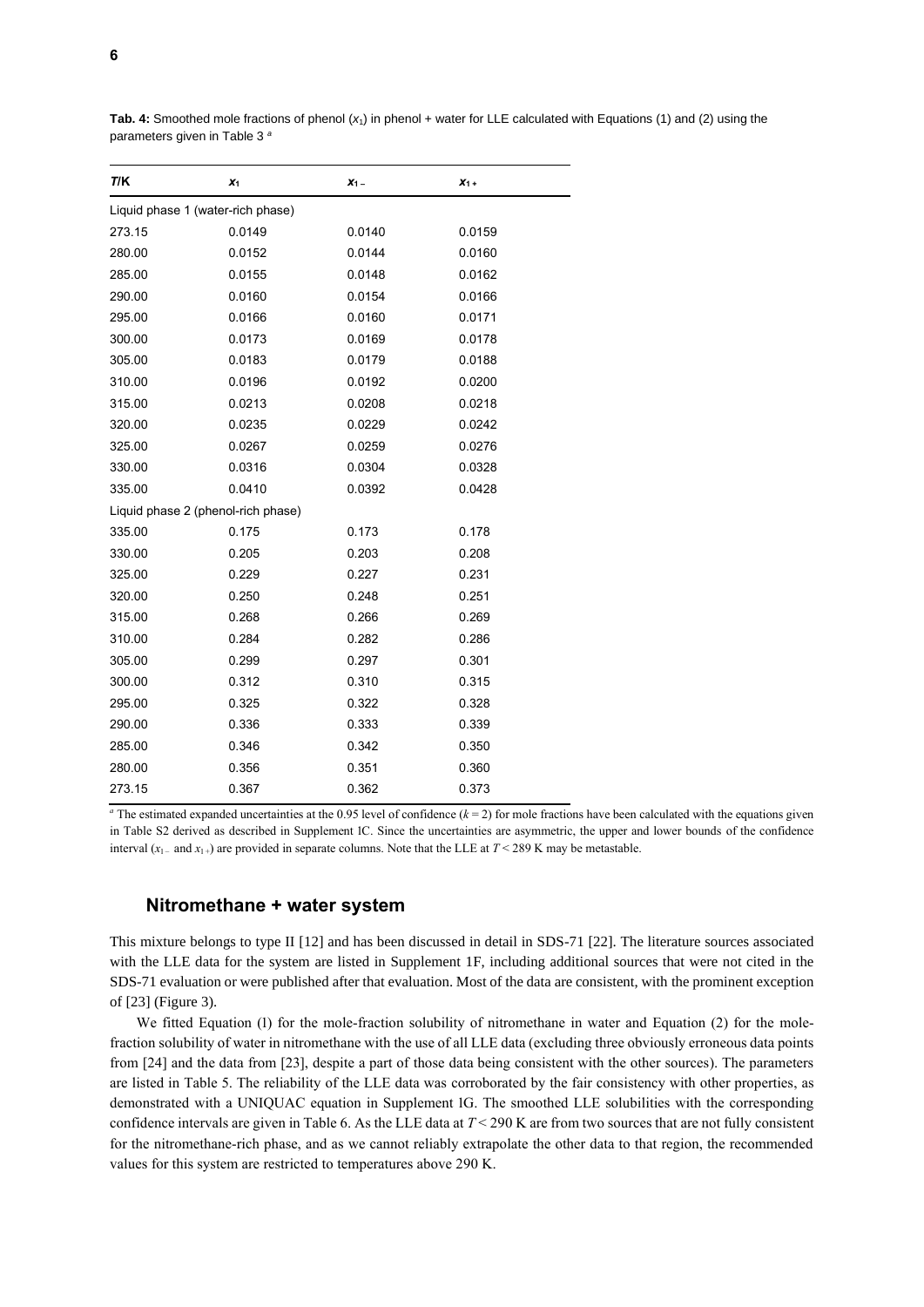

**Fig. 3:** Experimental mole-fraction LLE data (symbols) for nitromethane (1) + water (2) in a composition-stretched representation [17], compared with the evaluation with parameters from Table 5. The rejected data from [23] and three obviously erroneous data points from [24] are shown as red triangles.

**Tab. 5:** Parameters for Equations (1) and (2) for nitromethane (1) + water (2) with the lower ( $T_{min}$ ) temperature limit of the equations' validity

| $x_c$ | $\mathsf{\Gamma}_{\mathrm{c}}$ /K | a.          | a <sub>2</sub> | $a_{3}$  | D.       | $\boldsymbol{\omega}_2$     | D?       | $\mathcal{T}_{\mathsf{min}}/\mathsf{K}$ |
|-------|-----------------------------------|-------------|----------------|----------|----------|-----------------------------|----------|-----------------------------------------|
| 0.295 | $^{\prime}$ .15                   | 734<br>4. I | $-2.691$       | $-5.919$ | $-3.350$ | .206<br>$\mathbf{A}$<br>- 1 | $-3.206$ | 290.0                                   |

**Tab. 6:** Smoothed mole fractions of nitromethane (*x*1) in nitromethane + water for LLE calculated with Equations (1) and (2) using the parameters given in Table 5 *<sup>a</sup>*

| T/K                               | $x_1$  | $X_1$ – | $X_{1+}$ |  |  |  |  |
|-----------------------------------|--------|---------|----------|--|--|--|--|
| Liquid phase 1 (water-rich phase) |        |         |          |  |  |  |  |
| 290.00                            | 0.0328 | 0.0310  | 0.0347   |  |  |  |  |
| 300.00                            | 0.0364 | 0.0347  | 0.0381   |  |  |  |  |
| 310.00                            | 0.0409 | 0.0393  | 0.0426   |  |  |  |  |
| 320.00                            | 0.0467 | 0.0450  | 0.0484   |  |  |  |  |
| 330.00                            | 0.0542 | 0.0522  | 0.0562   |  |  |  |  |
| 340.00                            | 0.0641 | 0.0615  | 0.0668   |  |  |  |  |
| 350.00                            | 0.0778 | 0.0741  | 0.0816   |  |  |  |  |
| 360.00                            | 0.0983 | 0.0928  | 0.1039   |  |  |  |  |
| 370.00                            | 0.136  | 0.127   | 0.145    |  |  |  |  |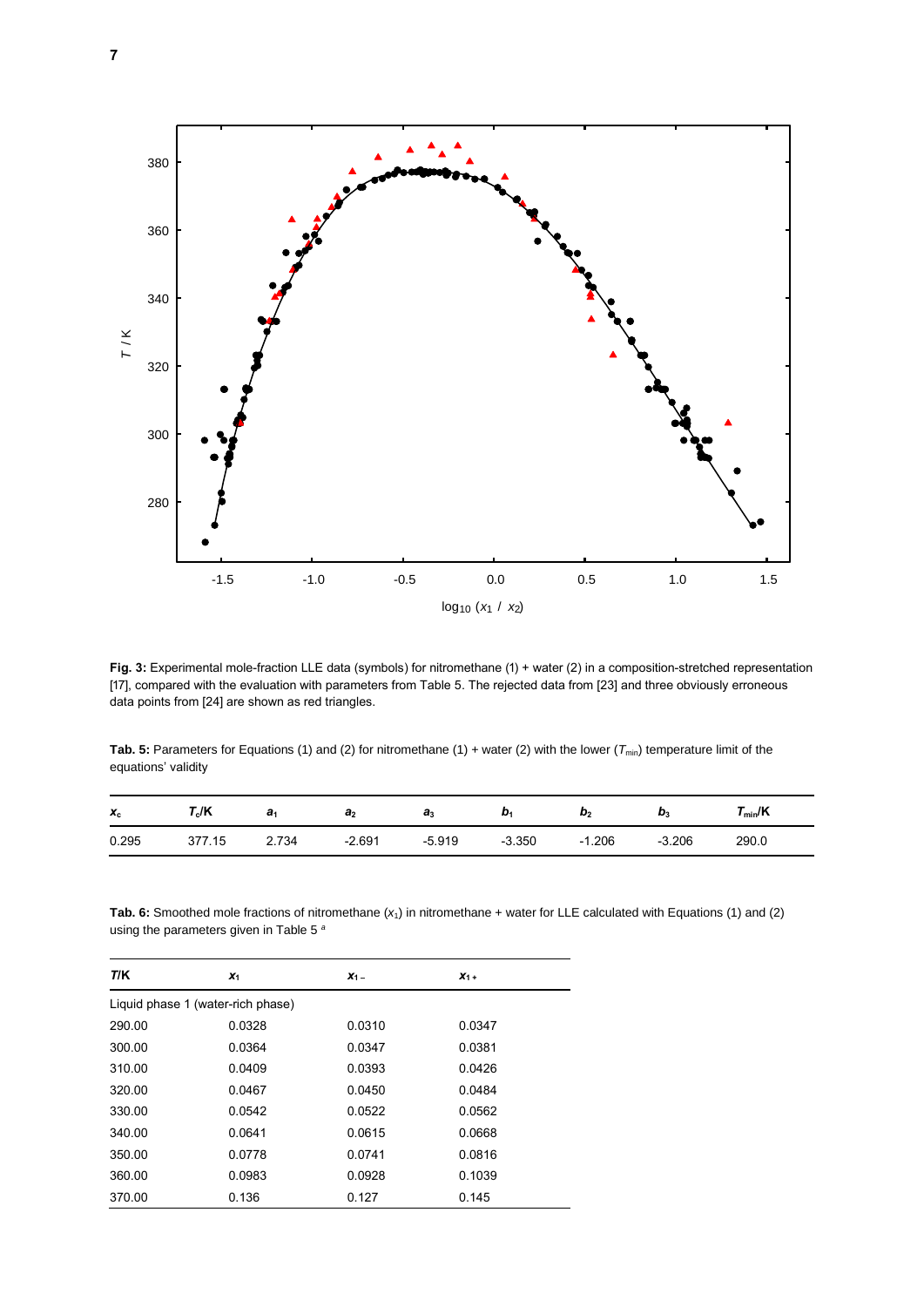| T/K    | $x_1$                                    | $X_1 -$ | $X_1 +$ |  |
|--------|------------------------------------------|---------|---------|--|
|        | Liquid phase 2 (nitromethane-rich phase) |         |         |  |
| 370.00 | 0.549                                    | 0.518   | 0.580   |  |
| 360.00 | 0.662                                    | 0.639   | 0.685   |  |
| 350.00 | 0.739                                    | 0.722   | 0.754   |  |
| 340.00 | 0.796                                    | 0.785   | 0.806   |  |
| 330.00 | 0.840                                    | 0.832   | 0.848   |  |
| 320.00 | 0.875                                    | 0.868   | 0.881   |  |
| 310.00 | 0.902                                    | 0.896   | 0.908   |  |
| 300.00 | 0.924                                    | 0.918   | 0.930   |  |
| 290.00 | 0.941                                    | 0.935   | 0.947   |  |

<sup>*a*</sup> The estimated expanded uncertainties at the 0.95 level of confidence  $(k = 2)$  for mole fractions have been calculated with the equations given in Table S2 derived as described in Supplement 1C. Since the uncertainties are asymmetric, the upper and lower bounds of the confidence interval  $(x_1$  and  $x_1$ <sup>+</sup>) are provided in separate columns.

The system butan-1-ol + water may serve as a reserve test mixture for aqueous LLE measurements, since it was thoroughly analyzed in SDS-82-1 [25] and the corresponding empirical equations were provided there. It has not been selected as primary in this work, since the data scatter is larger for that system in comparison to the selected mixtures. However, butan-1-ol is readily available as a high-purity sample, which may justify using this mixture.

### **CATEGORY 2: NON-AQUEOUS SYSTEMS**

Despite the variety of non-aqueous systems, LLE data for most of them are either rather scattered or have been measured in only one laboratory. A possible cause of the scatter could be the difficulty of drying the components and protecting them from adventitious moisture. As a result, we selected only one system for this category.

#### **Cyclohexane + methanol system**

The most-studied non-aqueous system with consistent data is cyclohexane + methanol, which belongs to type II [12] and has been discussed in SDS-56 [26]. The literature sources associated with the LLE data for this system are listed in Supplement 1H, including additional sources that were not cited in the SDS-56 evaluation or were published after that evaluation. We fitted Equation (1) for the mole-fraction solubility of cyclohexane in methanol and Equation (2) for the mole-fraction solubility of methanol in cyclohexane with the use of all LLE data. The parameters are listed in Table 7. Though the reported values of the upper consolute temperature range from 318 to 322 K, a relatively low value of 318.5 K from [27] has been selected because higher values from other sources may be caused by water impurity according to the studies [28, 29]. The selected data and the smoothing equation are shown in Figure 4. The largest deviations (up to mole fraction 0.02, which is 30 % of the "guest component" content, or up to 4 K near the upper consolute temperature) come from three recent sources [30-32], but there are only a few deviating points, and numerous other sources are consistent. The whole data set was rejected only for Ref. [32]. The lower limit of the equation was selected to be the monotectic temperature of 275 K, determined graphically in [26]. The smoothed LLE solubilities with the corresponding confidence intervals are given in Table 8.

**Tab. 7:** Parameters for Equations (1) and (2) for cyclohexane (1) + methanol (2) with the lower (*T*min) temperature limit of the equations' validity

| $x_c$ | $\mathsf{r}_{\mathsf{c}}$ /K | a    | a,       | $a_3$ | v.    | $\boldsymbol{\omega}_2$ | $\mathbf{D}_3$ | $r_{\scriptscriptstyle{\text{min}}}$ /K |
|-------|------------------------------|------|----------|-------|-------|-------------------------|----------------|-----------------------------------------|
| 0.504 | 318.5                        | .171 | $-2.423$ | 3.907 | 16.60 | $-2.010$                | $-26.60$       | 275.0                                   |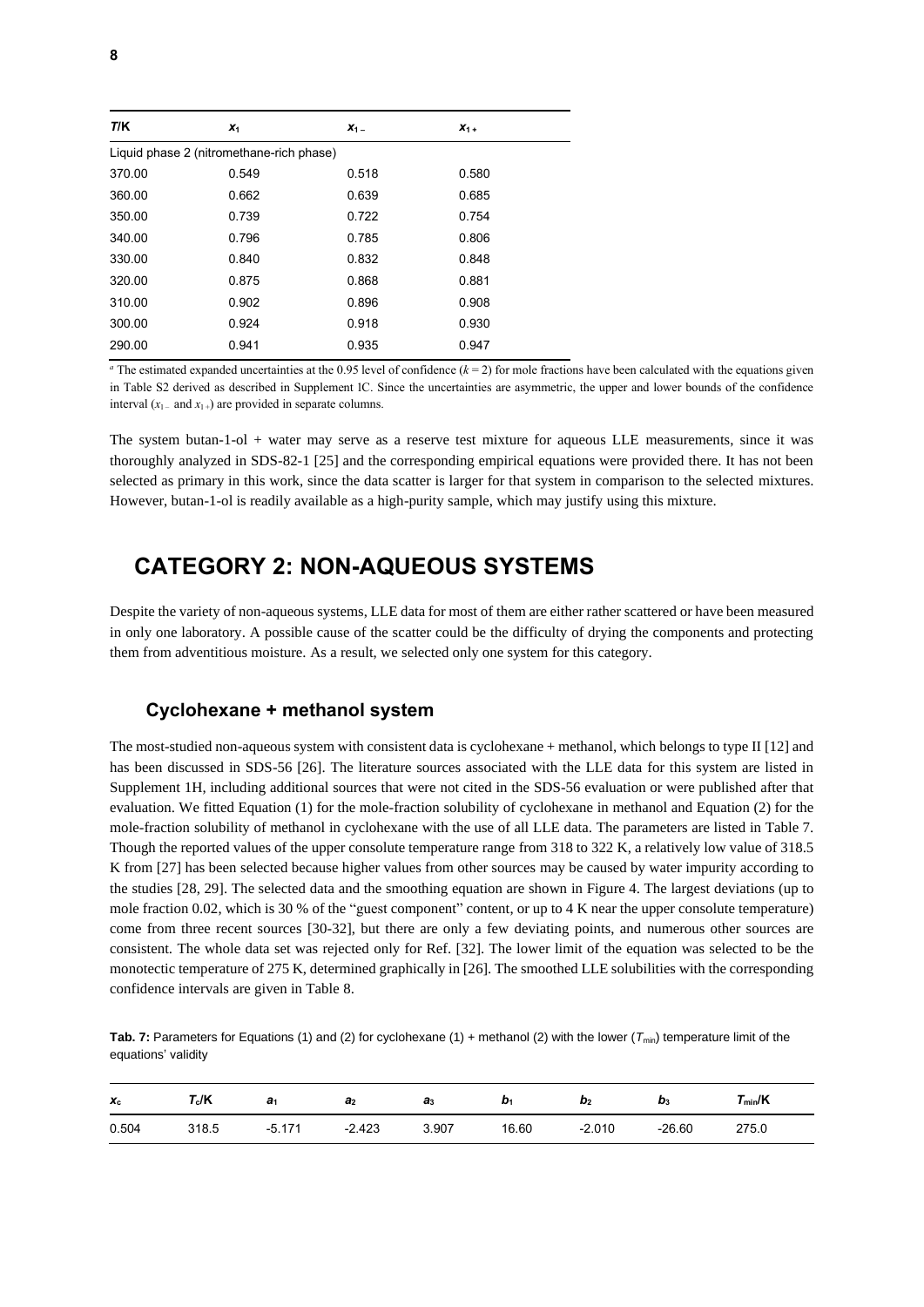| <b>TIK</b>                              | $X_1$ | $X_1$ – | $X_{1+}$ |  |  |  |  |  |
|-----------------------------------------|-------|---------|----------|--|--|--|--|--|
| Liquid phase 1 (methanol-rich phase)    |       |         |          |  |  |  |  |  |
| 275.00                                  | 0.109 | 0.102   | 0.116    |  |  |  |  |  |
| 280.00                                  | 0.120 | 0.114   | 0.126    |  |  |  |  |  |
| 285.00                                  | 0.132 | 0.126   | 0.138    |  |  |  |  |  |
| 290.00                                  | 0.146 | 0.141   | 0.150    |  |  |  |  |  |
| 295.00                                  | 0.161 | 0.157   | 0.165    |  |  |  |  |  |
| 300.00                                  | 0.180 | 0.176   | 0.183    |  |  |  |  |  |
| 305.00                                  | 0.203 | 0.200   | 0.207    |  |  |  |  |  |
| 310.00                                  | 0.235 | 0.231   | 0.240    |  |  |  |  |  |
| 315.00                                  | 0.290 | 0.283   | 0.297    |  |  |  |  |  |
| Liquid phase 2 (cyclohexane-rich phase) |       |         |          |  |  |  |  |  |
| 315.00                                  | 0.715 | 0.706   | 0.724    |  |  |  |  |  |
| 310.00                                  | 0.789 | 0.783   | 0.795    |  |  |  |  |  |
| 305.00                                  | 0.834 | 0.829   | 0.838    |  |  |  |  |  |
| 300.00                                  | 0.865 | 0.860   | 0.870    |  |  |  |  |  |
| 295.00                                  | 0.887 | 0.882   | 0.893    |  |  |  |  |  |
| 290.00                                  | 0.905 | 0.899   | 0.910    |  |  |  |  |  |
| 285.00                                  | 0.918 | 0.911   | 0.924    |  |  |  |  |  |
| 280.00                                  | 0.928 | 0.921   | 0.934    |  |  |  |  |  |
| 275.00                                  | 0.936 | 0.928   | 0.942    |  |  |  |  |  |

**Tab. 8:** Smoothed mole fractions of cyclohexane (*x*1) in cyclohexane + methanol for LLE calculated with Equations (1) and (2) using the parameters given in Table 7 *<sup>a</sup>*

<sup>a</sup> The estimated expanded uncertainties at the 0.95 level of confidence  $(k = 2)$  for mole fractions have been calculated with the equations given in Table S2 derived as described in Supplement 1C. Since the uncertainties are asymmetric, the upper and lower bounds of the confidence interval  $(x_1$  – and  $x_1$  +) are provided in separate columns.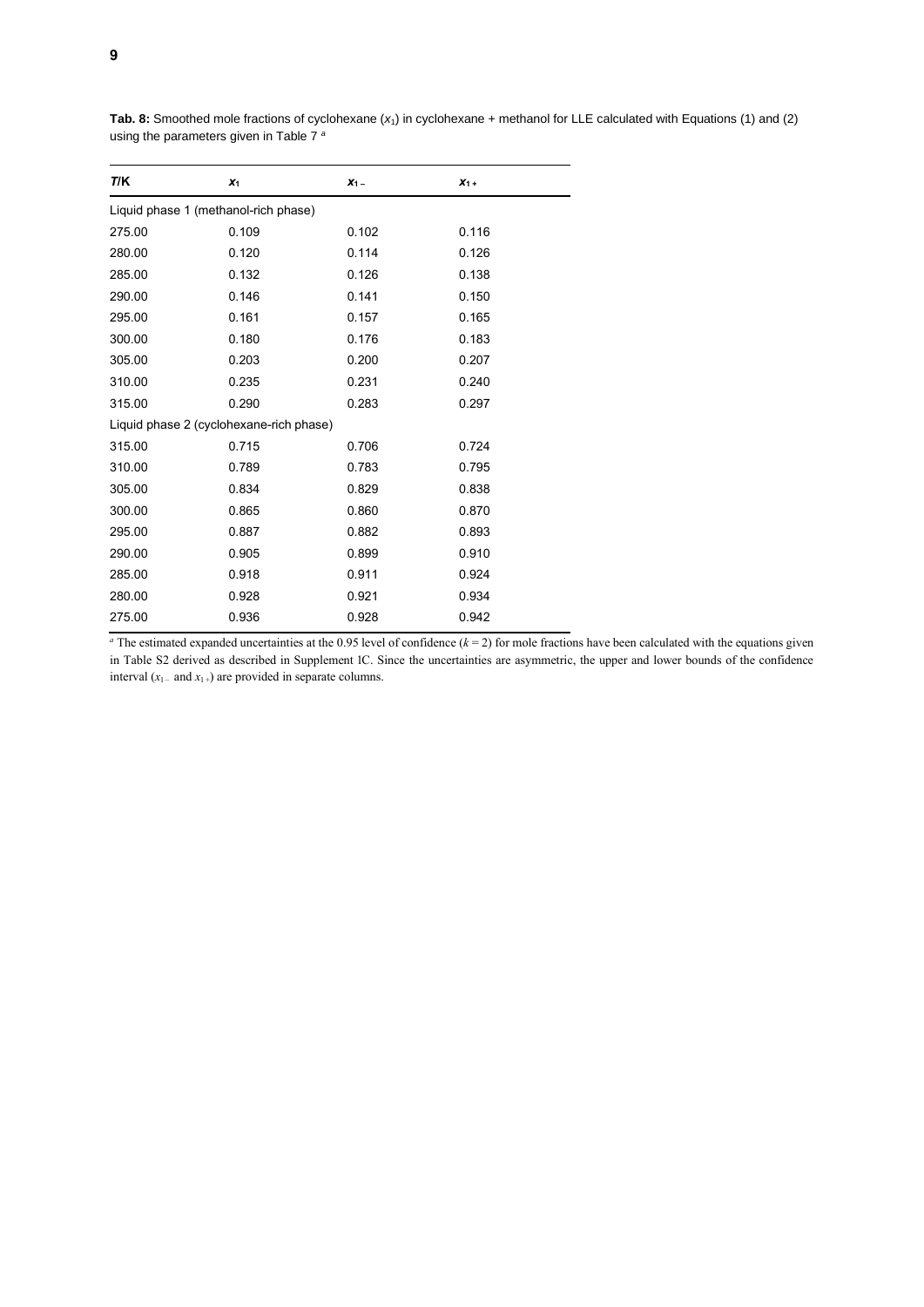

**Fig. 4:** Experimental mole-fraction LLE data (symbols) for cyclohexane (1) + methanol (2) in a composition-stretched representation [17] compared with the evaluation with parameters from Table 7 (line). The rejected data from [32] are shown as red triangles.

A promising system with less-hygroscopic components is acetonitrile + octane, which has been discussed in SDS-78 [33]. Unfortunately, the reported solubility of acetonitrile in octane relative to that in hexane and decane (involving data from the same sources) changes inconsistently and so needs additional investigation before it can be considered as a suitable reference system.

## **CATEGORY 3: SYSTEMS WITH LOW SOLUBILITY**

#### **Methylbenzene (toluene) + water and ethylbenzene + water systems**

Arguably the most studied binary mixture with low solubility is benzene + water, reviewed in SDS-81-2 [34]. However, this system has been excluded from consideration in the current project due to the toxicity of benzene and restrictions on its use. Hence, we selected two other similar well-studied mixtures, toluene + water and ethylbenzene + water, for this low-solubility category. The LLE data were discussed in SDS-81-5 [35] (for toluene + water) and SDS-81-6 [36] (for ethylbenzene + water). The literature sources associated with the LLE data for these two systems are listed in Supplements 1I and 1J, respectively, including additional sources that were not cited in the SDS-81-5 and SDS-81-6 evaluations or were published after those evaluations (Figures 5-6).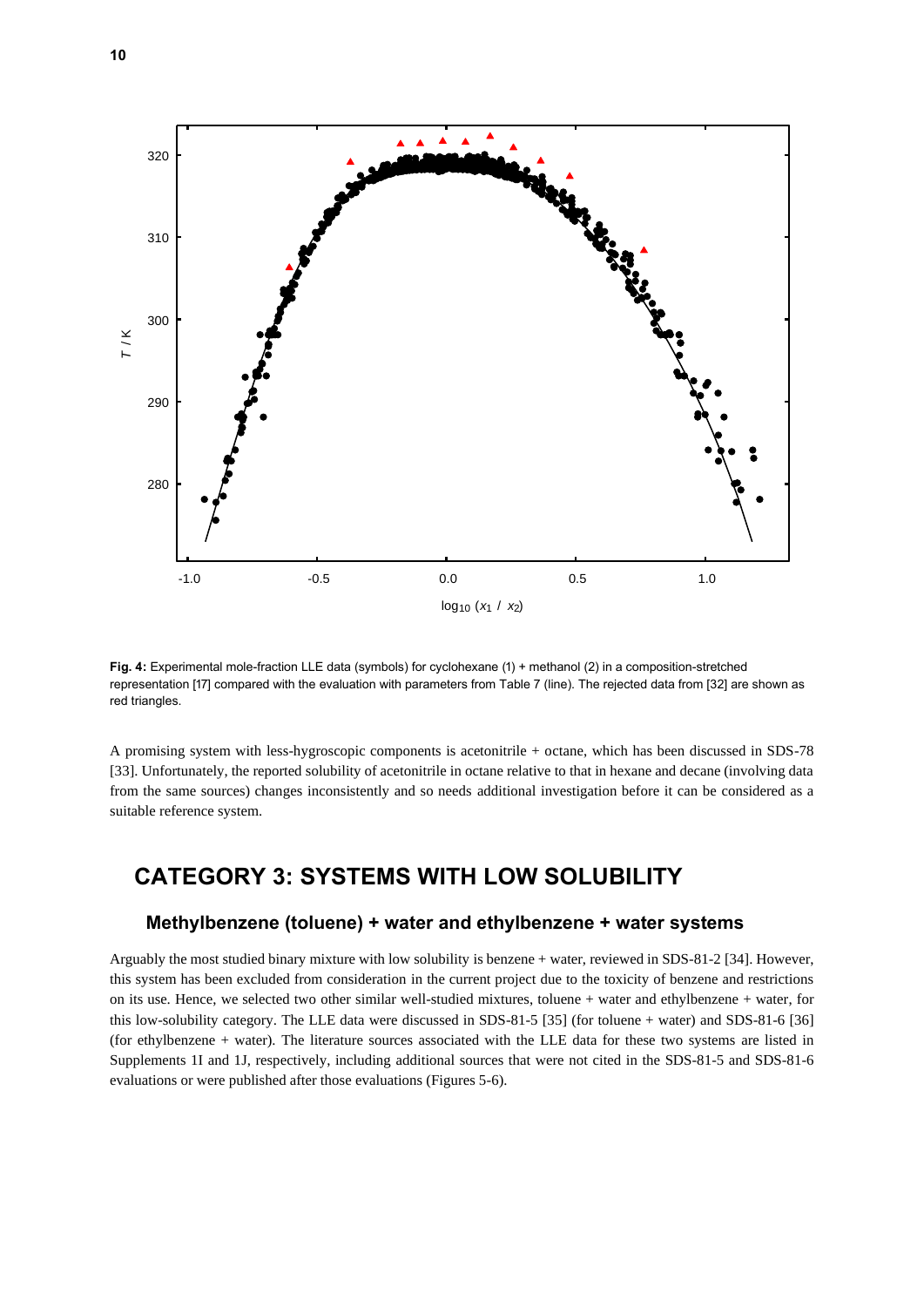

**Fig. 5:** Experimental mole-fraction LLE data (symbols) for toluene (1) + water (2) in a composition-stretched representation [17] compared with the SDS equations (lines) [35]. A deviating data set from [37] is shown as red triangles. Other rejected data believed erroneous are shown in Figure S12 in Supplement 1I.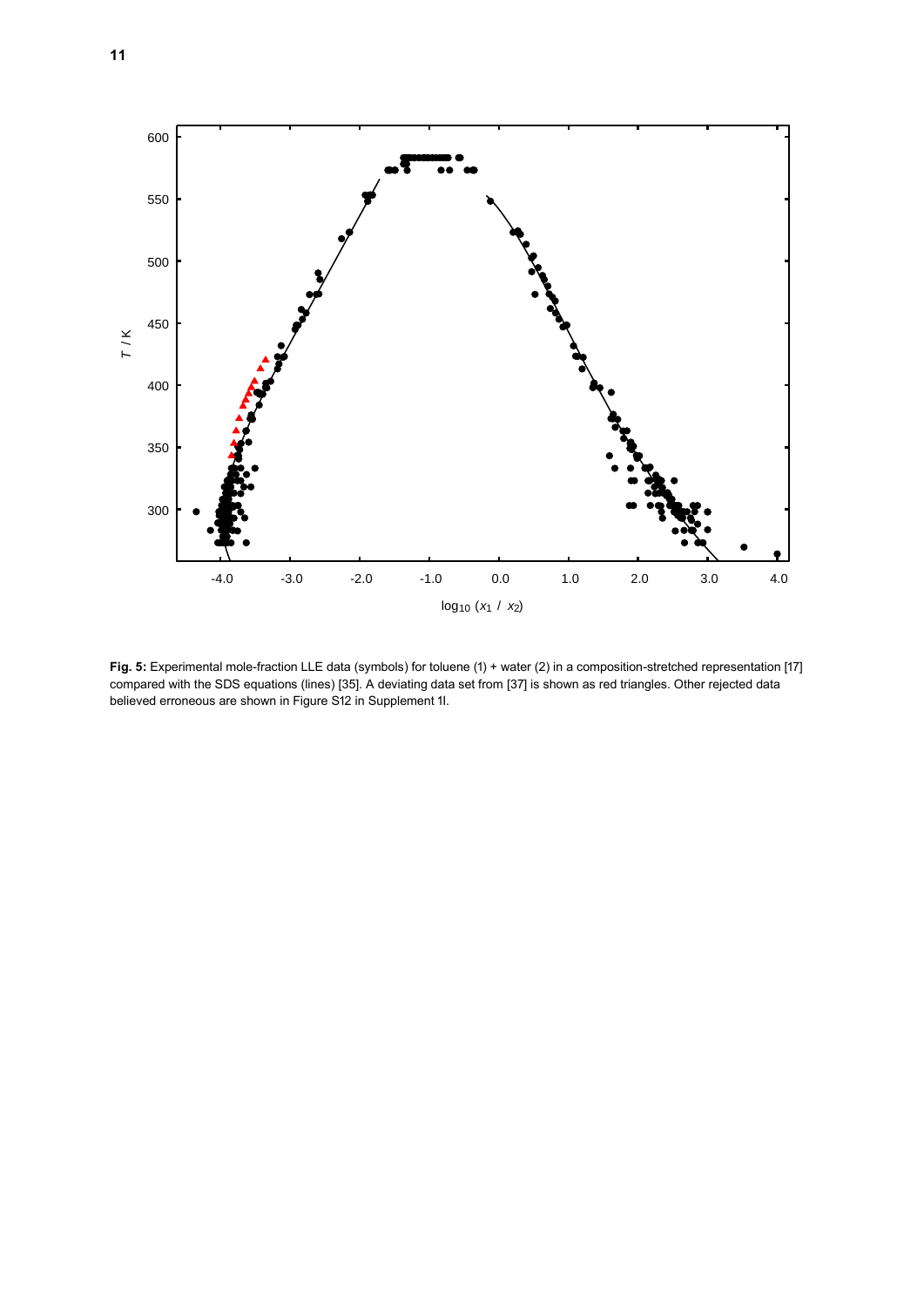

**Fig. 6:** Experimental mole-fraction LLE data (symbols) for ethylbenzene (1) + water (2) in a composition-stretched representation [17] compared with the SDS equations (lines) [36]. Rejected data believed erroneous are shown in Figure S13 in Supplement 1J.

The equations recommended in the SDS-81-5 [35] and SDS-81-6 [36] evaluations for smoothing LLE data for hydrocarbon + water have been adopted in this work. For the mole-fraction solubility of hydrocarbons in water  $(x_1)$ :

$$
\ln(x_1) = \ln(x_{\min,1}) + D\left[\frac{T_{\max}}{T}\right] \ln(T_{\max}/T) + 1 - \frac{T_{\max}}{T}\right],\tag{3}
$$

and for the mole-fraction solubility of water in hydrocarbons ( $x_2 = 1 - x_1$ ):

$$
\ln(x_2) = d_1 + d_2(1/T_r - 1) + d_3(1 - T_r)^{1/3} + d_4(1 - T_r),\tag{4}
$$

where  $T_{\text{ms}}$  is the temperature of the minimum mole-fraction solubility of the hydrocarbon  $(x_{\text{min},1})$ ; *T* is temperature in K;  $d_1, d_2, d_3$ , and  $d_4$  are empirical parameters;  $T_r = T/T_c$ , where  $T_c$  is an adjustable parameter, which is close to the threephase liquid-liquid-gas critical temperature (also known as upper critical end point or UCEP, which is the maximum temperature of  $L1 + L2 + G$  coexistence).

The parameters for Equations (3) and (4) for toluene + water and ethylbenzene + water taken from SDS-81-5 and SDS-81-6 are summarized in Table 9 and the evaluations are shown in Figures 5 and 6. The toluene + water system belongs to type III [12] with an UCEP of 556.1 K (or 558 K [38]) that defines the upper temperature limit of validity of Equations (3) and (4). The ethylbenzene + water system shows a similar behavior, with UCEP reported values of 574 K [38] and 568 K [39]. However, the upper limit of the temperature range for that system is restricted to 450 K (below UCEP) due to a limited number of experimental points above 450 K, the fitting procedure in SDS-81-6 was based on.

The change in the LLE behavior from benzene to toluene looks reasonable, as does the subsequent change to ethylbenzene (Figure 7). A qualitative consistency test using other properties is given in Supplement 1K. The smoothed LLE solubilities are given in Tables 10 and 11.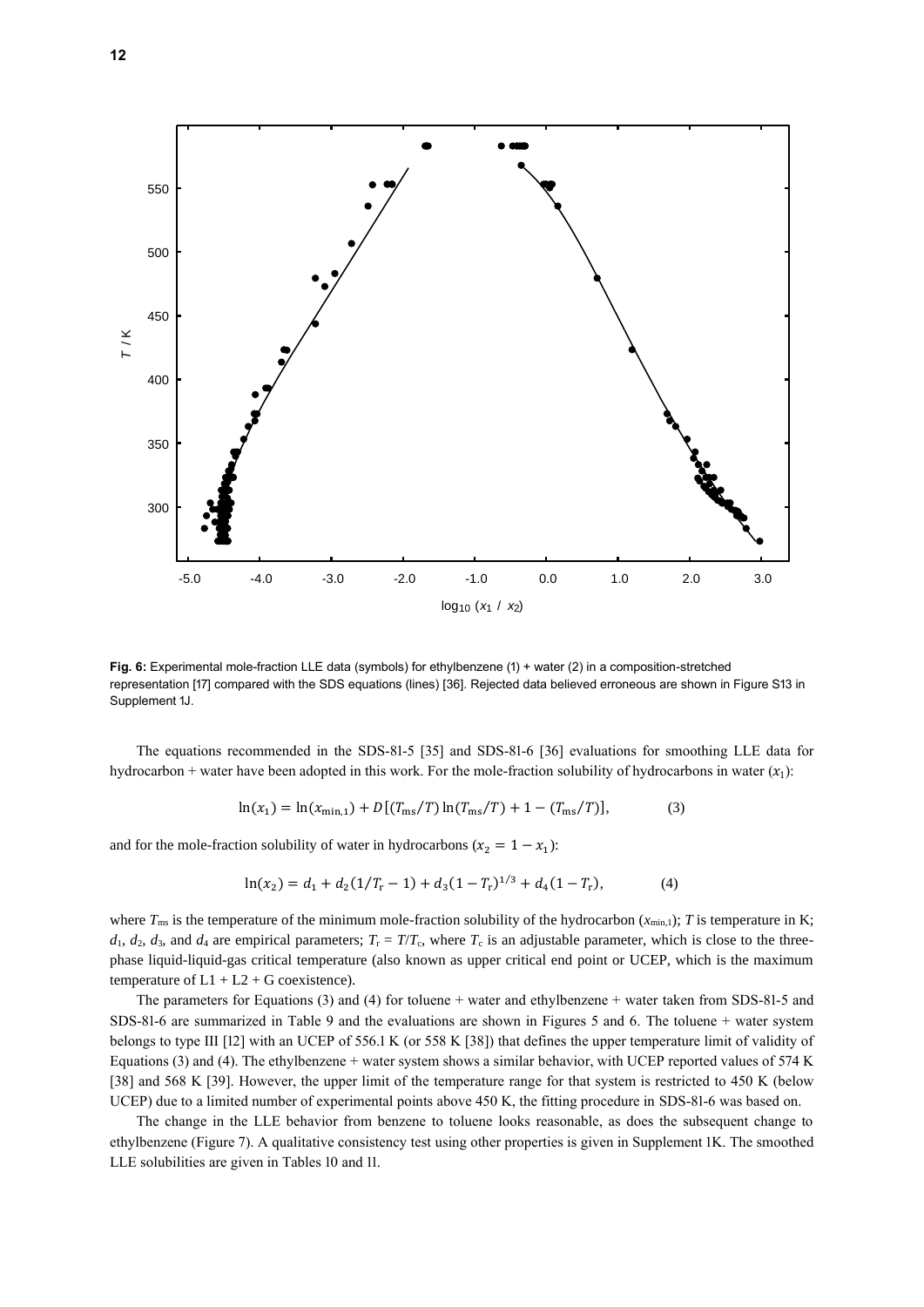

**Fig. 7:** Variation in the LLE behavior for the systems water (2) + benzene (1), toluene (1), and ethylbenzene (1). The data points and lines are red for water + ethylbenzene (squares), green for water + toluene (circles), and blue for water + benzene (triangles). Symbols are experimental values; lines are the SDS equations [34-36]. The experimental data for benzene + water were taken from Ref. [34].

| Tab. 9: Parameters for Equations (3) and (4) for toluene + water and ethylbenzene + water with the lower ( $T_{min}$ ) and upper ( $T_{max}$ ) |  |
|------------------------------------------------------------------------------------------------------------------------------------------------|--|
| temperature limits of the equations' validity                                                                                                  |  |

| System               | $ln(x_{min.1})$ D |      | $T_{\rm ms}/K$ | $d_1$  | $d_2$    | $\mathbf{d}_3$ | dΔ     | T./K  | $T_{min}/K$ | $\mathsf{\Gamma}_{\mathrm{\mathsf{max}}}$ /K |
|----------------------|-------------------|------|----------------|--------|----------|----------------|--------|-------|-------------|----------------------------------------------|
| Toluene + water      | $-9.14$           | 35.7 | 290            | -0.495 | -3.700   | -0.102         | -4.641 | 553.0 | 273.15      | 556.1                                        |
| Ethylbenzene + water | $-10.37$          | 40.9 | 290            | -0.383 | $-3.167$ | $-0.009$       | -5.655 | 566.9 | 273.15      | 450.0                                        |

**Tab. 10:** Smoothed mole fractions of toluene (*x*1) in toluene + water for LLE calculated with Equations (3) and (4) using the parameters given in Table 9 *<sup>a</sup>*

| T/K                               | $x_1$    | $X_1$ –  | $X_1 +$  |  |  |  |  |
|-----------------------------------|----------|----------|----------|--|--|--|--|
| Liquid phase 1 (water-rich phase) |          |          |          |  |  |  |  |
| 273.15                            | 0.000115 | 0.000104 | 0.000126 |  |  |  |  |
| 280.00                            | 0.000110 | 0.000100 | 0.000120 |  |  |  |  |
| 290.00                            | 0.000107 | 0.000099 | 0.000117 |  |  |  |  |
| 300.00                            | 0.000109 | 0.000101 | 0.000118 |  |  |  |  |
| 310.00                            | 0.000116 | 0.000108 | 0.000124 |  |  |  |  |
| 320.00                            | 0.000126 | 0.000118 | 0.000135 |  |  |  |  |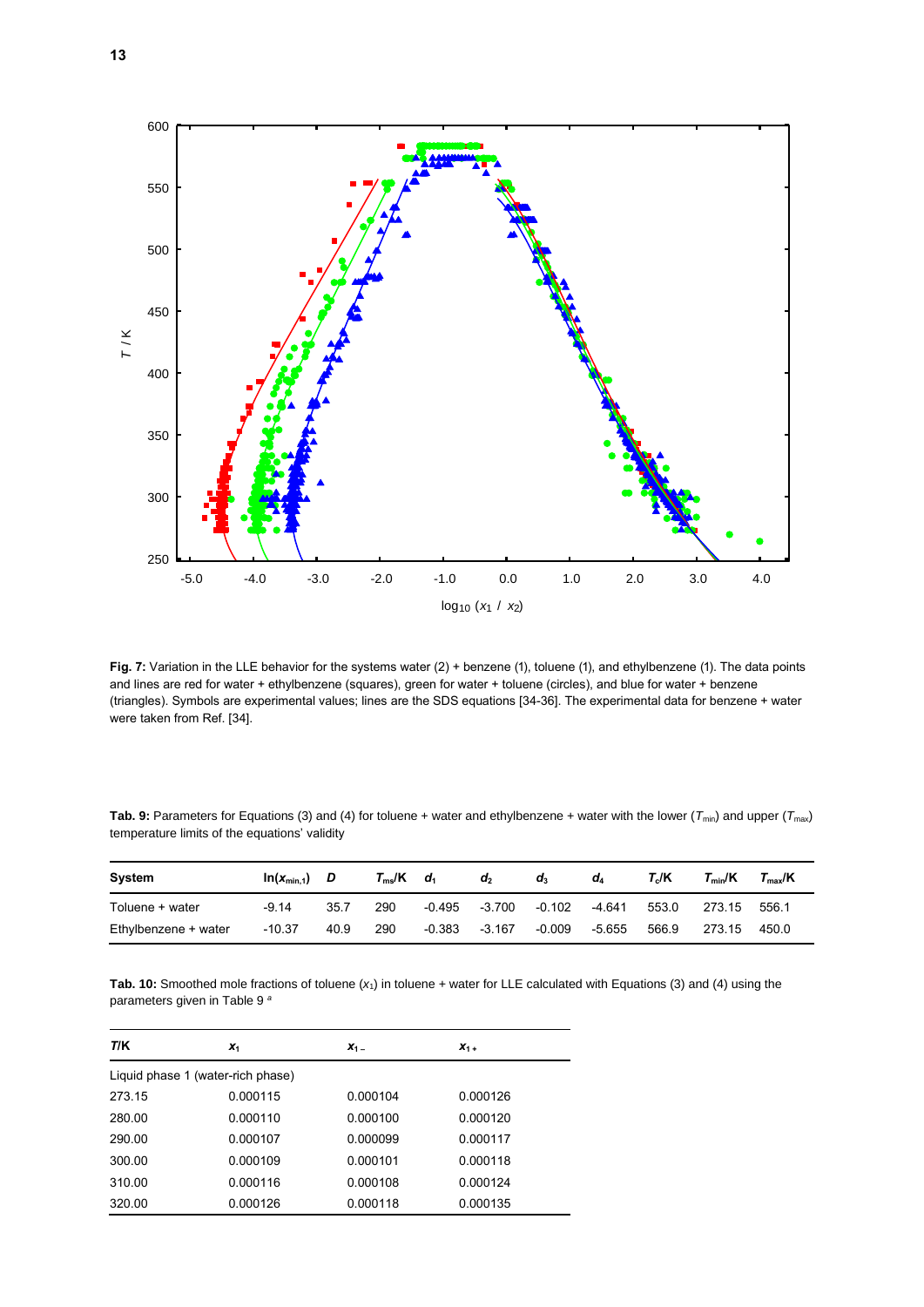| 14 |  |  |  |
|----|--|--|--|
|    |  |  |  |

| T/K                                 | $x_1$    | $X_1$ –  | $X_1 +$  |
|-------------------------------------|----------|----------|----------|
| 330.00                              | 0.000141 | 0.000132 | 0.000151 |
| 340.00                              | 0.000161 | 0.000150 | 0.000172 |
| 350.00                              | 0.000187 | 0.000175 | 0.000201 |
| 360.00                              | 0.000221 | 0.000205 | 0.000238 |
| 370.00                              | 0.000264 | 0.000244 | 0.000287 |
| 380.00                              | 0.000320 | 0.000293 | 0.000349 |
| 390.00                              | 0.000389 | 0.000354 | 0.000428 |
| 400.00                              | 0.000478 | 0.000431 | 0.000530 |
| 410.00                              | 0.000590 | 0.000527 | 0.000661 |
| 420.00                              | 0.000732 | 0.000648 | 0.000827 |
| 430.00                              | 0.00091  | 0.00080  | 0.00104  |
| 440.00                              | 0.00114  | 0.00099  | 0.00131  |
| 450.00                              | 0.00142  | 0.00122  | 0.00166  |
| 460.00                              | 0.00178  | 0.00151  | 0.00210  |
| 470.00                              | 0.00223  | 0.00188  | 0.00266  |
| 480.00                              | 0.00280  | 0.00233  | 0.00337  |
| 490.00                              | 0.00351  | 0.00289  | 0.00427  |
| 500.00                              | 0.00440  | 0.00359  | 0.00541  |
| 510.00                              | 0.0055   | 0.0044   | 0.0068   |
| 520.00                              | 0.0069   | 0.0055   | 0.0087   |
| 530.00                              | 0.0086   | 0.0068   | 0.0109   |
| 540.00                              | 0.0108   | 0.0084   | 0.0138   |
| 550.00                              | 0.0134   | 0.0104   | 0.0174   |
| Liquid phase 2 (toluene-rich phase) |          |          |          |
| 550.00                              | 0.43     | 0.33     | 0.53     |
| 540.00                              | 0.51     | 0.42     | 0.61     |
| 530.00                              | 0.59     | 0.49     | 0.68     |
| 520.00                              | 0.649    | 0.563    | 0.726    |
| 510.00                              | 0.702    | 0.626    | 0.769    |
| 500.00                              | 0.748    | 0.682    | 0.804    |
| 490.00                              | 0.788    | 0.731    | 0.835    |
| 480.00                              | 0.821    | 0.775    | 0.860    |
| 470.00                              | 0.850    | 0.812    | 0.882    |
| 460.00                              | 0.875    | 0.844    | 0.900    |
| 450.00                              | 0.896    | 0.872    | 0.916    |
| 440.00                              | 0.914    | 0.895    | 0.930    |
| 430.00                              | 0.929    | 0.915    | 0.941    |
| 420.00                              | 0.942    | 0.931    | 0.951    |
| 410.00                              | 0.9527   | 0.9443   | 0.9598   |
| 400.00                              | 0.9616   | 0.9554   | 0.9670   |
| 390.00                              | 0.9691   | 0.9645   | 0.9731   |
| 380.00                              | 0.9753   | 0.9720   | 0.9782   |
| 370.00                              | 0.9804   | 0.9780   | 0.9825   |
| 360.00                              | 0.9846   | 0.9828   | 0.9861   |
| 350.00                              | 0.9879   | 0.9866   | 0.9891   |
| 340.00                              | 0.99067  | 0.98969  | 0.99156  |
| 330.00                              | 0.99286  | 0.99210  | 0.99355  |
| 320.00                              | 0.99460  | 0.99400  | 0.99514  |
| 310.00                              | 0.99596  | 0.99548  | 0.99639  |
| 300.00                              | 0.99702  | 0.99664  | 0.99737  |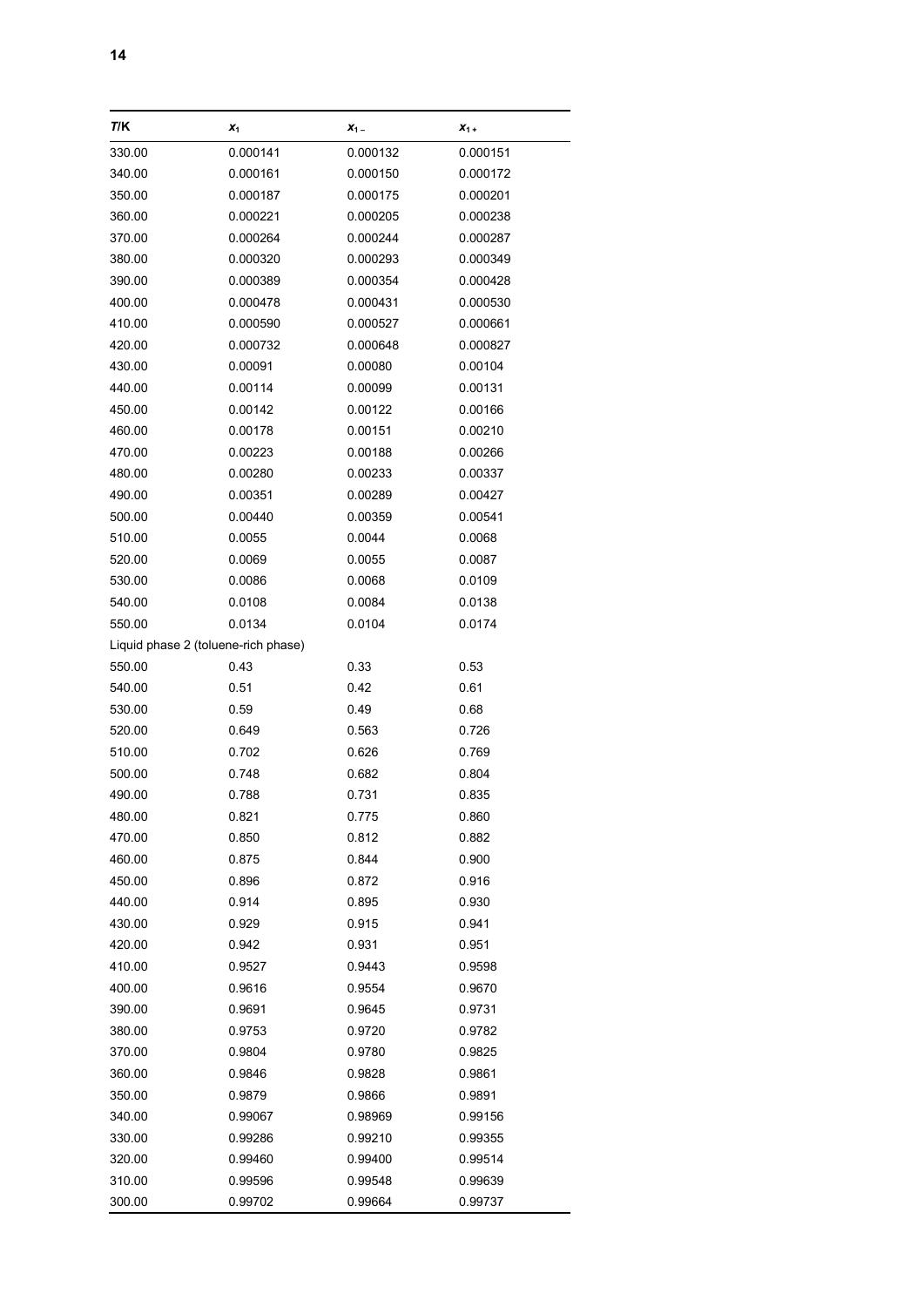| T/K    | $\mathbf{x}_1$ | $X_1 -$ | $X_1 +$ |
|--------|----------------|---------|---------|
| 290.00 | 0.99784        | 0.99753 | 0.99811 |
| 280.00 | 0.99846        | 0.99821 | 0.99867 |
| 273.15 | 0.99879        | 0.99858 | 0.99896 |

<sup>*a*</sup> The estimated expanded uncertainties at the 0.95 level of confidence  $(k = 2)$  for mole fractions have been calculated with the equations given in Table S2 derived as described in Supplement 1C. Taking into account the difficulties in measuring small concentrations and conducting high-temperature measurements, we assumed the default single-measurement uncertainty at  $0.10 x_{\text{guest}}$  instead of  $0.03 x_{\text{guest}}$  described in Supplement 1C. Since the uncertainties are asymmetric, the upper and lower bounds of the confidence interval  $(x_1 -$  and  $x_1 +$ ) are provided in separate columns.

**Tab. 11:** Smoothed mole fractions of ethylbenzene (*x*1) in ethylbenzene + water for LLE calculated with Equations (3) and (4) using the parameters given in Table 9 *<sup>a</sup>*

| T/K                                      | $X_1$     | $X_1$ –   | $X_1 +$   |  |
|------------------------------------------|-----------|-----------|-----------|--|
| Liquid phase 1 (water-rich phase)        |           |           |           |  |
| 273.15                                   | 0.0000338 | 0.0000286 | 0.0000401 |  |
| 280.00                                   | 0.0000322 | 0.0000278 | 0.0000372 |  |
| 290.00                                   | 0.0000314 | 0.0000280 | 0.0000351 |  |
| 300.00                                   | 0.0000321 | 0.0000293 | 0.0000352 |  |
| 310.00                                   | 0.0000342 | 0.0000313 | 0.0000373 |  |
| 320.00                                   | 0.0000378 | 0.0000341 | 0.0000418 |  |
| 330.00                                   | 0.0000429 | 0.0000376 | 0.0000489 |  |
| 340.00                                   | 0.0000500 | 0.0000423 | 0.0000589 |  |
| 350.00                                   | 0.000059  | 0.000048  | 0.000073  |  |
| 360.00                                   | 0.000072  | 0.000056  | 0.000092  |  |
| 370.00                                   | 0.000088  | 0.000066  | 0.000117  |  |
| 380.00                                   | 0.000109  | 0.000079  | 0.000151  |  |
| 390.00                                   | 0.000137  | 0.000095  | 0.000198  |  |
| 400.00                                   | 0.000174  | 0.000116  | 0.000261  |  |
| 410.00                                   | 0.000221  | 0.000141  | 0.000346  |  |
| 420.00                                   | 0.00028   | 0.00017   | 0.00046   |  |
| 430.00                                   | 0.00036   | 0.00021   | 0.00062   |  |
| 440.00                                   | 0.00047   | 0.00026   | 0.00083   |  |
| 450.00                                   | 0.00061   | 0.00033   | 0.00112   |  |
| Liquid phase 2 (ethylbenzene-rich phase) |           |           |           |  |
| 450.00                                   | 0.907     | 0.881     | 0.928     |  |
| 440.00                                   | 0.923     | 0.903     | 0.940     |  |
| 430.00                                   | 0.937     | 0.921     | 0.950     |  |
| 420.00                                   | 0.948     | 0.936     | 0.958     |  |
| 410.00                                   | 0.9578    | 0.9489    | 0.9653    |  |
| 400.00                                   | 0.9658    | 0.9592    | 0.9714    |  |
| 390.00                                   | 0.9724    | 0.9676    | 0.9765    |  |
| 380.00                                   | 0.9779    | 0.9745    | 0.9809    |  |
| 370.00                                   | 0.9824    | 0.9800    | 0.9845    |  |
| 360.00                                   | 0.9861    | 0.9844    | 0.9875    |  |
| 350.00                                   | 0.98907   | 0.98798   | 0.99005   |  |
| 340.00                                   | 0.99149   | 0.99079   | 0.99213   |  |
| 330.00                                   | 0.99344   | 0.99300   | 0.99385   |  |
| 320.00                                   | 0.99499   | 0.99472   | 0.99524   |  |
| 310.00                                   | 0.99622   | 0.99604   | 0.99638   |  |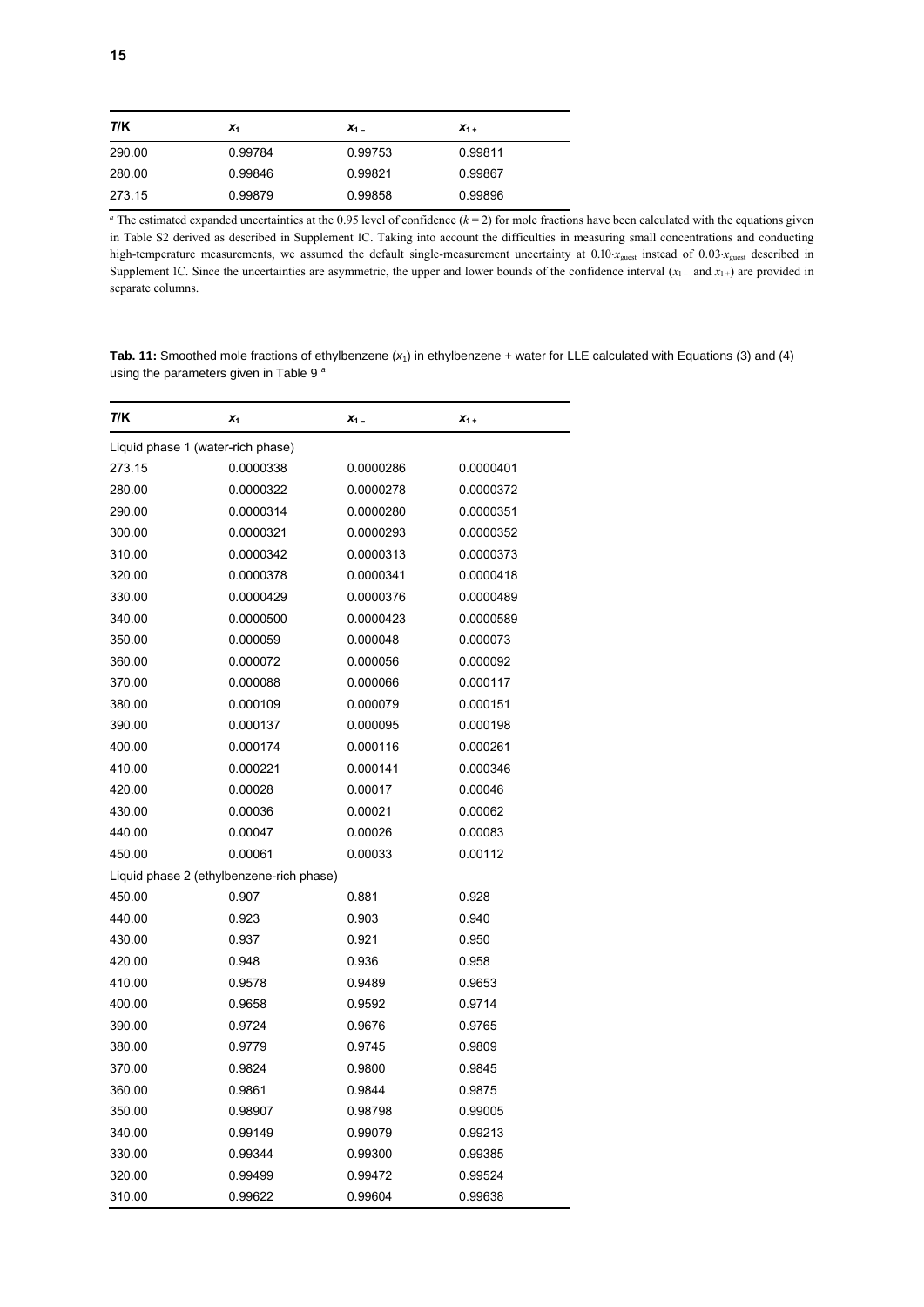| T/K    | $\mathbf{x}_1$ | $X_1 -$ | $X_1 +$ |
|--------|----------------|---------|---------|
| 300.00 | 0.99718        | 0.99705 | 0.99730 |
| 290.00 | 0.99792        | 0.99781 | 0.99803 |
| 280.00 | 0.99849        | 0.99839 | 0.99859 |
| 273.15 | 0.99880        | 0.99871 | 0.99889 |

<sup>*a*</sup> The estimated expanded uncertainties at the 0.95 level of confidence  $(k = 2)$  for mole fractions have been calculated with the equations given in Table S2 derived as described in Supplement 1C. Taking into account the difficulties in measuring small concentrations and conducting high-temperature measurements, we assumed the default single-measurement uncertainty at 0.10*x*<sub>guest</sub> instead of 0.03*x*<sub>guest</sub> described in Supplement 1C. Since the uncertainties are asymmetric, the upper and lower bounds of the confidence interval  $(x_1 - \text{ and } x_1 +)$  are provided in separate columns.

### **CATEGORY 4: SYSTEMS WITH IONIC LIQUIDS**

### **Hexan-1-ol + 1-hexyl-3-methyl-1***H***-imidazolium bis[(trifluoromethyl)sulfonyl]amide system**

Though LLE measurements for ionic liquids are generally less accurate and more affected by hydrolysis, impurities, and moisture, they are a popular object of research nowadays. Consequently, we have selected one of the most studied and stable mixtures, hexan-1-ol + 1-hexyl-3-methyl-1*H*-imidazolium bis[(trifluoromethyl)sulfonyl]amide (abbreviation  $[C_6$ mim][NTf<sub>2</sub>] used hereafter), which belongs to type II [12] and was employed in an earlier IUPAC project [40]. The data sources are listed in Supplement 1L. A smoothing equation was proposed in [40] for LLE for this mixture. We have updated that LLE representation by including new data [41-44] and using fitting Equations (1) and (2). The parameters are listed in Table 12. Unfortunately, one report [44] deviates from all other investigations, which challenges the accuracy of the LLE data (Figure 8). We considered the presence of water and hydrolysis products as possible reasons for such disagreement. While water would probably make the upper consolute temperature higher, as for cyclohexane + methanol above, it is not likely that all experiments except one had the same amount of water impurity. Other impurities such as hydrolysis products could lower the consolute temperature, so we propose this recommendation as provisional and suggest exploration of the effects of third components, especially water, on the LLE for this system, as was done for some non-aqueous mixtures forming LLE [45]. The smoothed LLE solubilities with the corresponding confidence intervals are given in Table 13. Since accurate extrapolation below 288 K cannot be done on the basis of the available data, the recommended values for this system are restricted to temperatures above 288 K.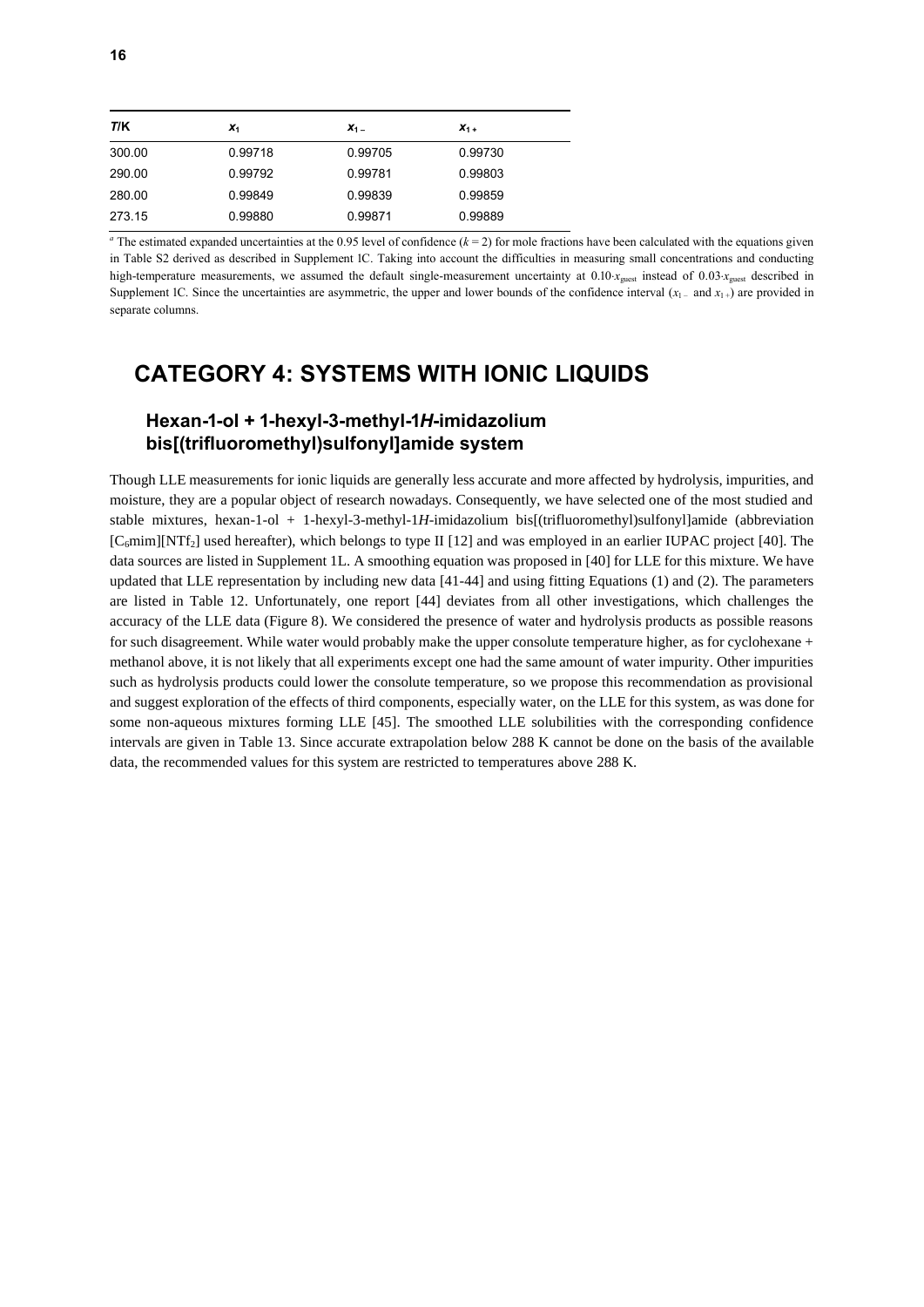

Fig. 8: Experimental mole-fraction LLE data (symbols) for hexan-1-ol (1) + [C<sub>6</sub>mim][NTf<sub>2</sub>] (2) in a composition-stretched representation [17] compared with the evaluation with parameters from Table 12 (line). The data from [44] are shown as red triangles.

**Tab. 12:** Parameters for Equations (1) and (2) for hexan-1-ol (1) +  $[C_6$ mim][NTf<sub>2</sub>] (2) with the lower ( $T_{min}$ ) temperature limit of the equations' validity

| $x_c$ | $\mathsf{r}_{\mathsf{c}}$ /K | a        | a <sub>2</sub> | aз | IJ.      | $\boldsymbol{\omega}_2$ | IJ, | $r_{\scriptscriptstyle{\text{min}}}$ /K |
|-------|------------------------------|----------|----------------|----|----------|-------------------------|-----|-----------------------------------------|
| 0.870 | 306.2                        | $-4.286$ | $-0.7482$      |    | $-12.76$ | $-3.994$                |     | 288.0                                   |

**Tab. 13:** Smoothed mole fractions of hexan-1-ol  $(x_1)$  in hexan-1-ol  $(1) + [C_6 \text{min}][NTf_2]$  (2) for LLE calculated with Equations (1) and (2) using the parameters given in Table 12 *<sup>a</sup>*

| T/K   | $x_1$                                         | $X_1 -$ | $X_1 +$ |
|-------|-----------------------------------------------|---------|---------|
|       | Liquid phase 1 ( $[C6min][NTf2]-rich phase$ ) |         |         |
| 288.0 | 0.496                                         | 0.487   | 0.504   |
| 290.0 | 0.517                                         | 0.510   | 0.524   |
| 292.0 | 0.540                                         | 0.534   | 0.546   |
| 294.0 | 0.564                                         | 0.559   | 0.569   |
| 296.0 | 0.590                                         | 0.586   | 0.594   |
| 298.0 | 0.618                                         | 0.614   | 0.622   |
| 300.0 | 0.649                                         | 0.646   | 0.653   |
| 302.0 | 0.685                                         | 0.681   | 0.689   |
| 304.0 | 0.730                                         | 0.726   | 0.734   |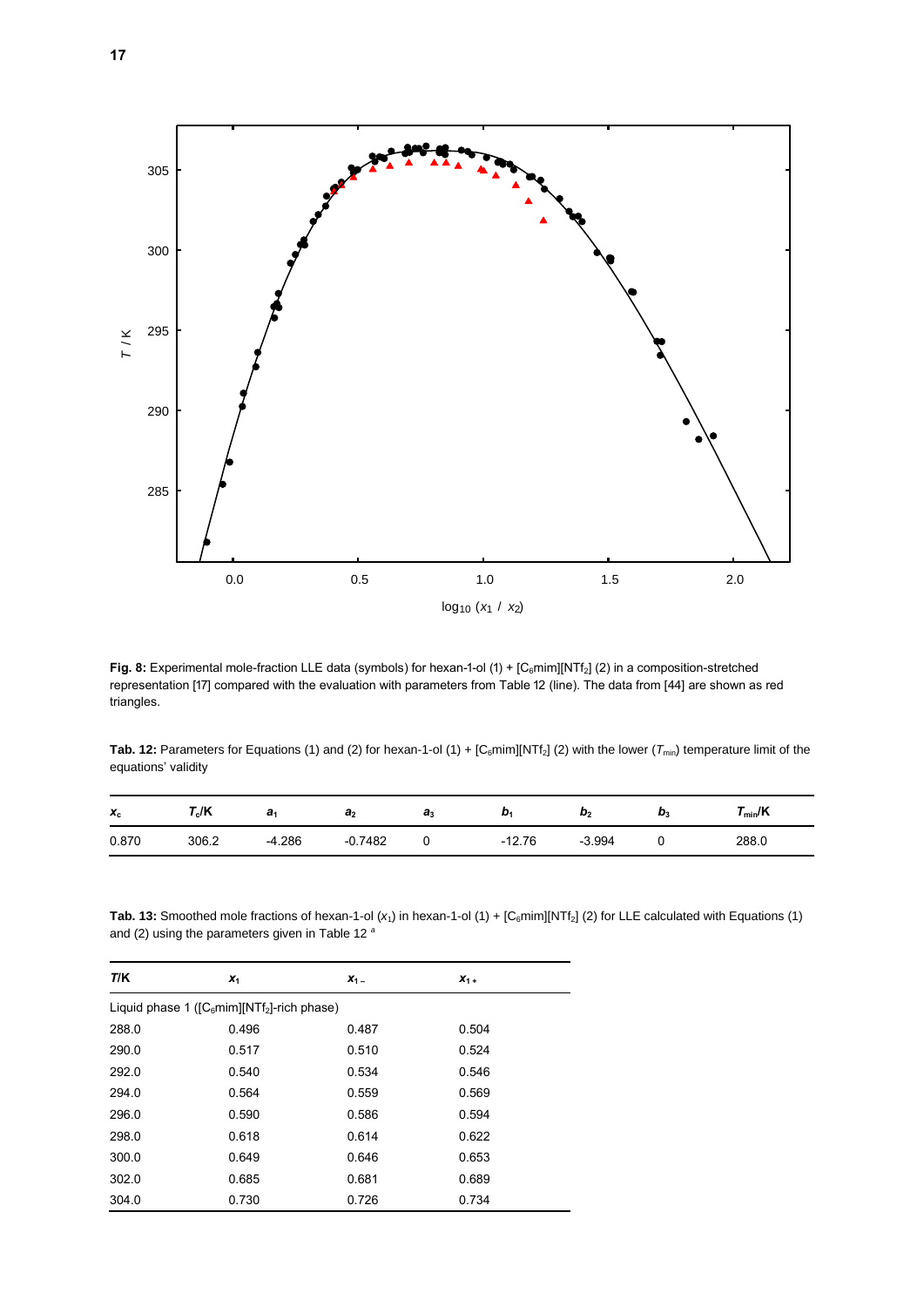| T/K                                    | $x_1$  | $X_1 -$ | $X_{1+}$ |
|----------------------------------------|--------|---------|----------|
| 306.0                                  | 0.813  | 0.809   | 0.817    |
| Liquid phase 2 (hexan-1-ol-rich phase) |        |         |          |
| 306.0                                  | 0.9088 | 0.9048  | 0.9127   |
| 304.0                                  | 0.9452 | 0.9431  | 0.9472   |
| 302.0                                  | 0.9582 | 0.9568  | 0.9595   |
| 300.0                                  | 0.9664 | 0.9654  | 0.9673   |
| 298.0                                  | 0.9723 | 0.9715  | 0.9731   |
| 296.0                                  | 0.9768 | 0.9760  | 0.9776   |
| 294.0                                  | 0.9804 | 0.9796  | 0.9812   |
| 292.0                                  | 0.9834 | 0.9825  | 0.9841   |
| 290.0                                  | 0.9858 | 0.9849  | 0.9866   |
| 288.0                                  | 0.9878 | 0.9869  | 0.9886   |

<sup>*a*</sup> The estimated expanded uncertainties at the 0.95 level of confidence  $(k = 2)$  for mole fractions have been calculated with the equations given in Table S2 derived as described in Supplement 1C. Since the uncertainties are asymmetric, the upper and lower bounds of the confidence interval  $(x_1 - \text{ and } x_1 +)$  are provided in separate columns. The recommendation is provisional, based on an assumption that the data from [44] are inaccurate.

### **APPENDIX**

To avoid the need for reverse calculations using Equations (1) and (2) by the readers, LLE temperatures in the vicinity of the corresponding upper consolute temperatures for five suggested mixtures were calculated and listed in Table A. The corresponding uncertainties for the LLE temperatures were also evaluated and reported.

| $W_1$                                              | $x_1$  | $T_{LLE}/K$ |  |  |  |
|----------------------------------------------------|--------|-------------|--|--|--|
| Aniline (1) + water (2): $U(T_{LLE}) = 2.0$ K      |        |             |  |  |  |
| 0.2000                                             | 0.0461 | 427.5       |  |  |  |
| 0.3000                                             | 0.0766 | 436.4       |  |  |  |
| 0.4000                                             | 0.1142 | 438.7       |  |  |  |
| 0.5000                                             | 0.1621 | 439.0       |  |  |  |
| 0.6000                                             | 0.2249 | 438.1       |  |  |  |
| 0.7000                                             | 0.3110 | 432.5       |  |  |  |
| 0.8000                                             | 0.4362 | 417.3       |  |  |  |
|                                                    |        |             |  |  |  |
| Phenol (1) + water (2): $U(T_{LLE}) = 1.0$ K       |        |             |  |  |  |
| 0.1500                                             | 0.0327 | 330.8       |  |  |  |
| 0.2500                                             | 0.0600 | 338.4       |  |  |  |
| 0.3500                                             | 0.0934 | 339.3       |  |  |  |
| 0.4500                                             | 0.1354 | 338.8       |  |  |  |
| 0.5500                                             | 0.1896 | 332.8       |  |  |  |
|                                                    |        |             |  |  |  |
| Nitromethane (1) + water (2): $U(T_{LLE}) = 1.0$ K |        |             |  |  |  |
| 0.3000                                             | 0.1123 | 364.7       |  |  |  |
| 0.4000                                             | 0.1644 | 373.8       |  |  |  |
| 0.5000                                             | 0.2279 | 376.8       |  |  |  |
| 0.6000                                             | 0.3069 | 377.1       |  |  |  |
| 0.7000                                             | 0.4078 | 376.3       |  |  |  |

**Tab. A:** Smoothed LLE temperatures back-calculated for selected compositions with Equations (1) and (2) using the corresponding parameters provided in the text for the corresponding suggested mixtures *<sup>a</sup>*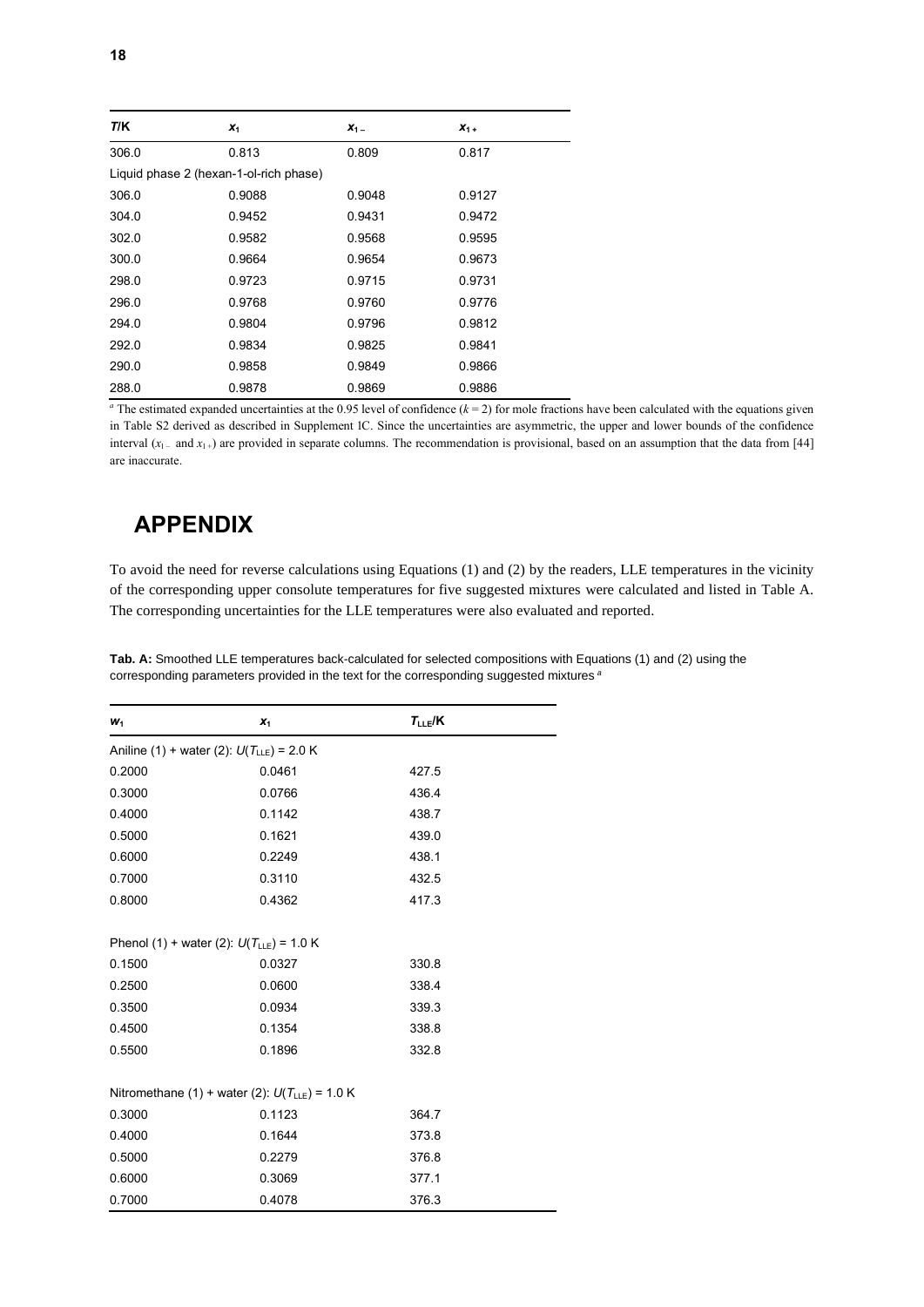| $W_1$                                                                              | $x_1$  | $T_{LLE}/K$ |
|------------------------------------------------------------------------------------|--------|-------------|
| 0.8000                                                                             | 0.5414 | 370.5       |
| Cyclohexane (1) + methanol (2): $U(T_{L E}) = 0.8$ K                               |        |             |
| 0.5000                                                                             | 0.2757 | 314.0       |
| 0.6000                                                                             | 0.3635 | 317.7       |
| 0.7000                                                                             | 0.4704 | 318.5       |
| 0.8000                                                                             | 0.6036 | 318.1       |
| 0.9000                                                                             | 0.7741 | 311.3       |
|                                                                                    |        |             |
| Hexan-1-ol (1) + [C <sub>6</sub> mim][NTf <sub>2</sub> ] (2): $U(T_{LLE}) = 0.5$ K |        |             |
| 0.4000                                                                             | 0.7448 | 304.5       |
| 0.5000                                                                             | 0.8141 | 306.0       |
| 0.6000                                                                             | 0.8679 | 306.2       |
| 0.7000                                                                             | 0.9109 | 306.0       |
| 0.8000                                                                             | 0.9460 | 303.9       |

*a* Symbols used:  $w_1$  – mass fraction of component 1,  $x_1$  – mole fraction of component 1,  $T_{\text{LLE}}$  – liquid-liquid equilibrium temperature for the stated composition,  $U(T_{\text{LLE}})$  – expanded uncertainty at the 0.95 level of confidence ( $k = 2$ ) for  $T_{\text{LLE}}$ .

### **SUPPORTING MATERIALS**

All supplements mentioned in the text can be found online as Supporting Information Materials to this paper. In addition, a website (https://trc.nist.gov/reference-systems) has been developed to provide additional calculation support for all suggested mixtures.

## **Acknowledgement**

The authors thank Dr. Zdenek Wagner (The Czech Academy of Sciences, Prague) for valuable comments on ionic liquids and Dr. Demian Riccardi for assisting with the calculation support page for the project. This manuscript was prepared within the framework of IUPAC, project # 2011-037-2-100, "Reference Materials for Phase Equilibrium Studies" (Funding: International Union of Pure and Applied Chemistry, Funder Id: http://dx.doi.org/10.13039/100006987, Grant Number: 2011-037-2-100).

## **Membership of the sponsoring body**

Membership of the IUPAC Physical and Biophysical Chemistry Division for the period 2020–2021 was as follows: **President**: Tim Wallington (USA); **Past President**: Ronald Weir (Canada); **Vice President**: Pierangelo Metrangolo (Italy); **Secretary**: Attila Császár (Hungary); **Titular Members**: Jeremy G. Frey (UK); Frances Separovic (Australia); Zhigang Shuai (China); Hiroko Tokoro (Japan); Ilya Vorotyntsev (Russia); Angela K. Wilson (USA); **Associate Members**: Modou Fall (Senegal); Seung-Joon Jeon (South Korea); Theo Christian Kurtén (Finland); Joaquim Luís Bernades Martins de Faria (Portugal); Luis A. Montero-Cabrera (Cuba); Vessela Tsakova (Bulgaria); **National Representatives**: Gordana Ciric-Marjanovic (Serbia); Mohamed Deyab (Egypt); Majdi Hochlaf (France); Lynda C. Ngozi-Olehi (Nigeria); Renata Orinakova (Slovakia); Ilya Vorotyntsev (Russia).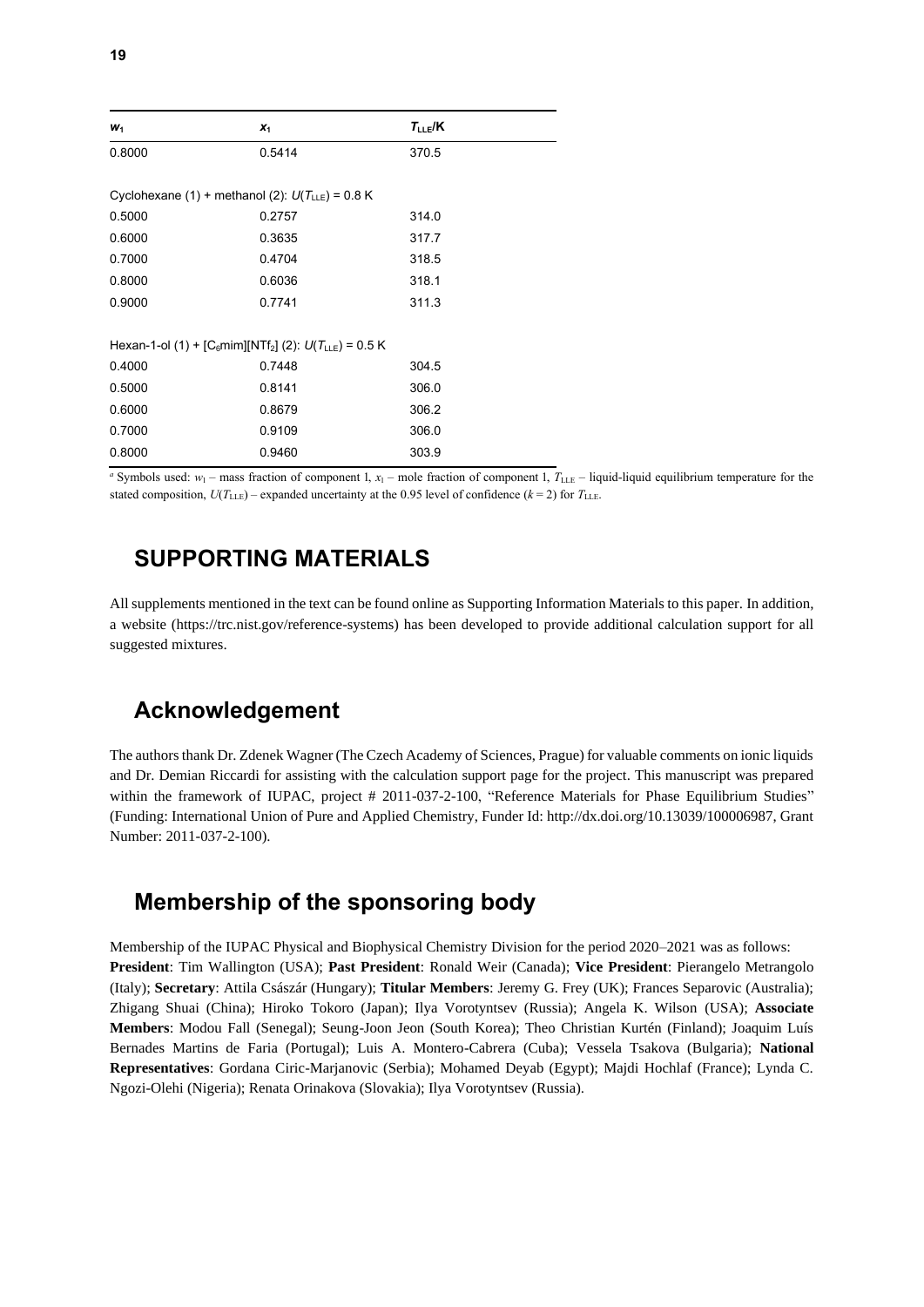### **References**

- [1] *The experimental determination of solubilities*, G. T. Hefter, R. P. T. Tomkins (Eds.), John Wiley & Sons, Hoboken NJ, USA (2003).
- [2] *Experimental Thermodynamics Book Series. Volume VII: Measurement of the Thermodynamic Properties of Multiple Phases,* R. D. Weir, T. W. de Loos (Eds.), Elsevier, Amsterdam, The Netherlands (2005).
- [3] A. Bolz, U. K. Deiters, C. J. Peters, T. W. de Loos. *Pure Appl. Chem.* **70**, 2233 (1998); http://dx.doi.org/10.1351/pac199870112233
- [4] R. Privat, J.-N. Jaubert. *Chem. Eng. Res. Des.* **91**, 1807 (2013); http://dx.doi.org/10.1016/j.cherd.2013.06.026
- [5] G. M. Schneider. *Pure Appl. Chem.* **47**, 277 (1976); http://dx.doi.org/10.1351/pac197647040277
- [6] Z. Sedláková, I. Malijevská, K. Řehák, P. Vrbka. *Collect. Czech. Chem. Commun.* **71**, 1350 (2006); http://dx.doi.org/10.1135/cccc20061350
- [7] R. D. Chirico, T. W. de Loos, J. Gmehling, A. R. H. Goodwin, S. Gupta, W. M. Haynes, K. N. Marsh, V. Rives, J. D. Olson, C. Spencer, J. F. Brennecke, J. P. M. Trusler. *Pure Appl. Chem.* **84**, 1785 (2012); http://dx.doi.org/10.1351/PAC-REC-11-05- 0<sub>2</sub>
- [8] A. Kazakov, C. D. Muzny, K. Kroenlein, V. Diky, R. D. Chirico, J. W. Magee, I. M. Abdulagatov, M. Frenkel. *Int. J. Thermophys.* **33**, 22 (2012); http://dx.doi.org/10.1007/s10765-011-1107-7
- [9] *IUPAC-NIST Solubility Database, Version 1.1, NIST Standard Reference Database #106*: https://srdata.nist.gov/solubility/ (accessed on 07 January 2020).
- [10] J. A. Riddick, W. B. Bunger, T. K. Sakano. *Organic Solvents: Physical Properties and Methods of Purification*, Fourth Edition, John Wiley & Sons, New York, USA (1986).
- [11] J. W. Kang, V. Diky, R. D. Chirico, J. W. Magee, C. D. Muzny, A. F. Kazakov, K. Kroenlein, M. Frenkel. *J. Chem. Eng. Data* **59**, 2283 (2014); http://dx.doi.org/10.1021/je500327k
- [12] E. Brunner, M. C. Thies, G. M. Schneider. *J. Supercrit. Fluids* **39**, 160 (2006); http://dx.doi.org/10.1016/j.supflu.2005.12.003
- [13] M. Góral, D. G. Shaw, A. Mączyński, B. Wiśniewska-Gocłowska, P. Oracz. *J. Phys. Chem. Ref. Data* **41**, 043108 (2012); http://dx.doi.org/10.1063/1.4756039
- [14] M. Klauck, R. Silbermann, R. Metasch, T. Jasinowski, G. Kalies, J. Schmelzer. *Fluid Phase Equilibr.* **369**, 95 (2014); http://dx.doi.org/10.1016/j.fluid.2014.02.023
- [15] N. D. Grozdanić, D. A. Soldatović, S. P. Šerbanović, I. R. Radović, M. Lj. Kijevčanin. *J. Chem. Eng. Data* **60**, 493 (2015); http://dx.doi.org/10.1021/je500448j
- [16] E. S. Shanley, F. P. Greenspan. *Ind. Eng. Chem.* **39**, 1536 (1947); http://dx.doi.org/10.1021/ie50456a010
- [17] V. Diky. *J. Chem. Eng. Data* **62**, 2920 (2017); http://dx.doi.org/10.1021/acs.jced.7b00174
- [18] M. Góral, D. G. Shaw, A. Mączyński, B. Wiśniewska-Gocłowska. *J. Phys. Chem. Ref. Data* **40**, 033102 (2011); http://dx.doi.org/10.1063/1.3603848
- [19] A. N. Campbell, A. J. R. Campbell. *J. Am. Chem. Soc.* **59**, 2481 (1937); http://dx.doi.org/10.1021/ja01291a001
- [20] F. H. Rhodes, A. L. Markley. *J. Phys. Chem.* **25**, 527 (1921); http://dx.doi.org/10.1021/j150214a003
- [21] E. Terres, F. Gebert, H. Hulsemann, H. Petereit, H. Toepsch, W. Ruppert. *Brennst.-Chem.* **36**, 289 (1955).
- [22] V. P. Sazonov, K. N. Marsh, G. T. Hefter, N. V. Sazonov, A. V. Morozov. *J. Phys. Chem. Ref. Data* **29**, 1165 (2000); http://dx.doi.org/10.1063/1.1329911
- [23] A. C. G. Marigliano, M. B. Gramajo de Doz, H. N. Sólimo. *Fluid Phase Equilibr.* **149**, 309 (1998); http://dx.doi.org/10.1016/S0378-3812(98)00231-3
- [24] R. M. Stephenson. *J. Chem. Eng. Data* **37**, 80 (1992); http://dx.doi.org/10.1021/je00005a024
- [25] A. Maczynski, D. G. Shaw, M. Goral, B. Wisniewska-Goclowska. *J. Phys. Chem. Ref. Data* **36**, 59 (2007); http://dx.doi.org/10.1063/1.2366707
- [26] D. Shaw, A. Skrzecz, J. W. Lorimer, A. Maczynski. *Solubility Data Series. Volume 56. Alcohols with Hydrocarbons*, Oxford University Press, Oxford, UK (1994).
- [27] M. B. Ewing, K. A. Johnson, M. L. McGlashan. *J. Chem. Thermodyn.* **20**, 49 (1988); http://dx.doi.org/10.1016/0021- 9614(88)90209-1
- [28] D. C. Jones, S. Amstell. *J. Chem. Soc.* **1930**, 1316 (1930); http://dx.doi.org/10.1039/JR9300001316
- [29] J. L. Tveekrem, D. T. Jacobs. *Phys. Rev. A* **27**, 2773 (1983); http://dx.doi.org/10.1103/PhysRevA.27.2773
- [30] Z. Atik, W. Kerboub. *J. Chem. Eng. Data* **53**, 1669 (2008); http://dx.doi.org/10.1021/je8001688
- [31] H. Matsuda, K. Ochi, K. Kojima. *J. Chem. Eng. Data* **48**, 184 (2003); http://dx.doi.org/10.1021/je020156+
- [32] A. Trejo, P. Yanez, R. Eustaquio-Rincon. *J. Chem. Eng. Data* **51**, 1070 (2006); http://dx.doi.org/10.1021/je0505321
- [33] V. P. Sazonov, D. G. Shaw, N. V. Sazonov, A. Skrzecz, N. I. Lisov. *J. Phys. Chem. Ref. Data* **31**, 989 (2002); http://dx.doi.org/10.1063/1.1494086
- [34] A. Maczynski, D. G. Shaw, M. Goral, B. Wisniewska-Goclowska, A. Skrzecz, I. Owczarek, K. Blazej, M.-C. Haulait-Pirson, G. T. Hefter, Z. Maczynska, A. Szafranski, C. Tsonopoulos, C. L. Young. *J. Phys. Chem. Ref. Data* **34**, 477 (2005); http://dx.doi.org/10.1063/1.1790006
- [35] A. Maczynski, D. G. Shaw, M. Goral, B. Wisniewska-Goclowska, A. Skrzecz, I. Owczarek, K. Blazej, M.-C. Haulait-Pirson, G. T. Hefter, F. Kapuku, Z. Maczynska, A. Szafranski, C. L. Young. *J. Phys. Chem. Ref. Data* **34**, 1399 (2005); http://dx.doi.org/10.1063/1.1840737
- [36] D. G. Shaw, A. Maczynski, M. Goral, B. Wisniewska-Goclowska, A. Skrzecz, I. Owczarek, K. Blazej, M.-C. Haulait-Pirson, G. T. Hefter, Z. Maczynska, A. Szafranski. *J. Phys. Chem. Ref. Data* **34**, 1489 (2005); http://dx.doi.org/10.1063/1.1839880